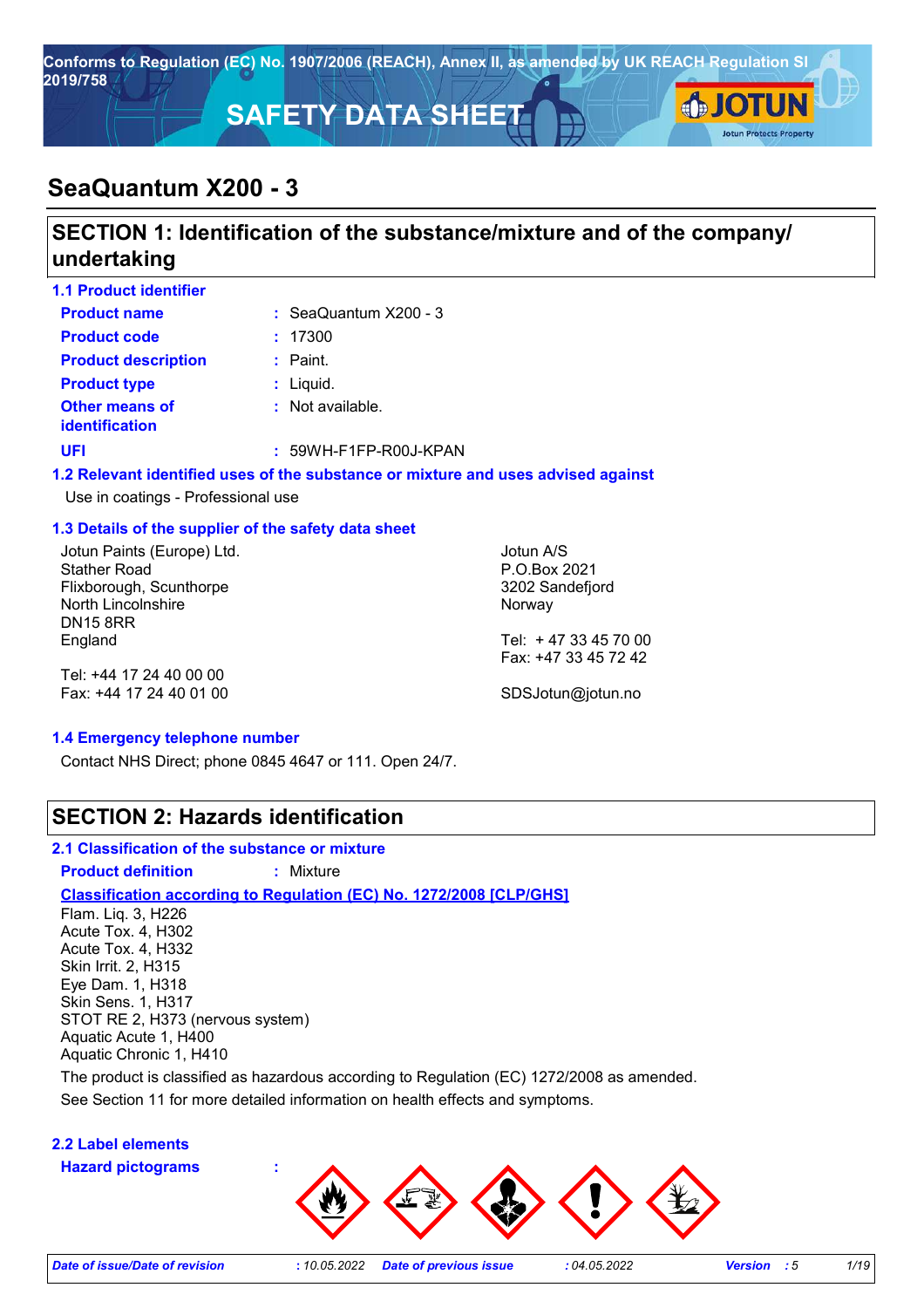# **SECTION 2: Hazards identification**

| <b>Signal word</b>                                                                                                                                              | : Danger.                                                                                                                                                                                                                                                                                                                                                                                                                                                                                                                                                                                                     |
|-----------------------------------------------------------------------------------------------------------------------------------------------------------------|---------------------------------------------------------------------------------------------------------------------------------------------------------------------------------------------------------------------------------------------------------------------------------------------------------------------------------------------------------------------------------------------------------------------------------------------------------------------------------------------------------------------------------------------------------------------------------------------------------------|
| <b>Hazard statements</b>                                                                                                                                        | : H226 - Flammable liquid and vapour.<br>H302 + H332 - Harmful if swallowed or if inhaled.<br>H315 - Causes skin irritation.<br>H317 - May cause an allergic skin reaction.                                                                                                                                                                                                                                                                                                                                                                                                                                   |
|                                                                                                                                                                 | H318 - Causes serious eye damage.<br>H373 - May cause damage to organs through prolonged or repeated exposure.<br>(nervous system)<br>H410 - Very toxic to aquatic life with long lasting effects.                                                                                                                                                                                                                                                                                                                                                                                                            |
| <b>Precautionary statements</b>                                                                                                                                 |                                                                                                                                                                                                                                                                                                                                                                                                                                                                                                                                                                                                               |
| <b>General</b>                                                                                                                                                  | : Not applicable.                                                                                                                                                                                                                                                                                                                                                                                                                                                                                                                                                                                             |
| <b>Prevention</b>                                                                                                                                               | : P280 - Wear protective gloves. Wear eye or face protection.<br>P210 - Keep away from heat, hot surfaces, sparks, open flames and other ignition<br>sources. No smoking.<br>P273 - Avoid release to the environment.<br>P260 - Do not breathe vapour.<br>P270 - Do not eat, drink or smoke when using this product.                                                                                                                                                                                                                                                                                          |
| <b>Response</b>                                                                                                                                                 | : P391 - Collect spillage.<br>P314 - Get medical advice/attention if you feel unwell.<br>P304 + P312 - IF INHALED: Call a POISON CENTER or doctor if you feel unwell.<br>P362 + P364 - Take off contaminated clothing and wash it before reuse.<br>P302 + P352 - IF ON SKIN: Wash with plenty of water.<br>P333 + P313 - If skin irritation or rash occurs: Get medical advice or attention.<br>P305 + P351 + P338, P310 - IF IN EYES: Rinse cautiously with water for several<br>minutes. Remove contact lenses, if present and easy to do. Continue rinsing.<br>Immediately call a POISON CENTER or doctor. |
| <b>Storage</b>                                                                                                                                                  | : Not applicable.                                                                                                                                                                                                                                                                                                                                                                                                                                                                                                                                                                                             |
| <b>Disposal</b>                                                                                                                                                 | : P501 - Dispose of contents and container in accordance with all local, regional,<br>national and international regulations.                                                                                                                                                                                                                                                                                                                                                                                                                                                                                 |
| <b>Hazardous ingredients</b>                                                                                                                                    | dicopper oxide<br>xylene<br>colophony<br>copper pyrithione                                                                                                                                                                                                                                                                                                                                                                                                                                                                                                                                                    |
| <b>Supplemental label</b><br>elements                                                                                                                           | : Not applicable.                                                                                                                                                                                                                                                                                                                                                                                                                                                                                                                                                                                             |
| <b>Additional information</b>                                                                                                                                   | : Antifouling. Active substances: dicopper oxide (CAS 1317-39-1) 49.8 % w/w, copper<br>pyrithione (CAS 14915-37-8) 1.6 % w/w. Do not reuse empty containers. Read<br>Technical Data Sheet and Safety Data Sheet before use. For professional use only.                                                                                                                                                                                                                                                                                                                                                        |
| <b>Additional information</b>                                                                                                                                   | : HSE No. 9500 DO NOT BREATHE SPRAY MIST. WEAR SUITABLE PROTECTIVE<br>CLOTHING (COVERALLS OF A CONTRASTING COLOUR TO THE PRODUCT<br>BEING APPLIED, UNDERNEATH A DISPOSABLE COVERALL WITH HOOD),<br>SUITABLE GLOVES AND IMPERVIOUS FOOTWEAR THAT PROTECTS THE<br>LOWER LEG. WEAR SUITABLE RESPIRATORY EQUIPMENT (such as air-fed<br>respiratory protective equipment with combined protective helmet and visor) when<br>spraying. WEAR SUITABLE RESPIRATORY EQUIPMENT (such as FFP3 or an<br>equivalent standard) when working in the vicinity of the spray plume. DISPOSE OF<br>PROTECTIVE GLOVES after use.  |
| In compliance                                                                                                                                                   | : IMO Antifouling System Convention compliant (AFS/CONF/26).                                                                                                                                                                                                                                                                                                                                                                                                                                                                                                                                                  |
| <b>Annex XVII - Restrictions</b><br>on the manufacture,<br>placing on the market and<br>use of certain dangerous<br>substances, mixtures and<br><b>articles</b> | : Not applicable.                                                                                                                                                                                                                                                                                                                                                                                                                                                                                                                                                                                             |
| <b>Special packaging requirements</b>                                                                                                                           |                                                                                                                                                                                                                                                                                                                                                                                                                                                                                                                                                                                                               |
|                                                                                                                                                                 |                                                                                                                                                                                                                                                                                                                                                                                                                                                                                                                                                                                                               |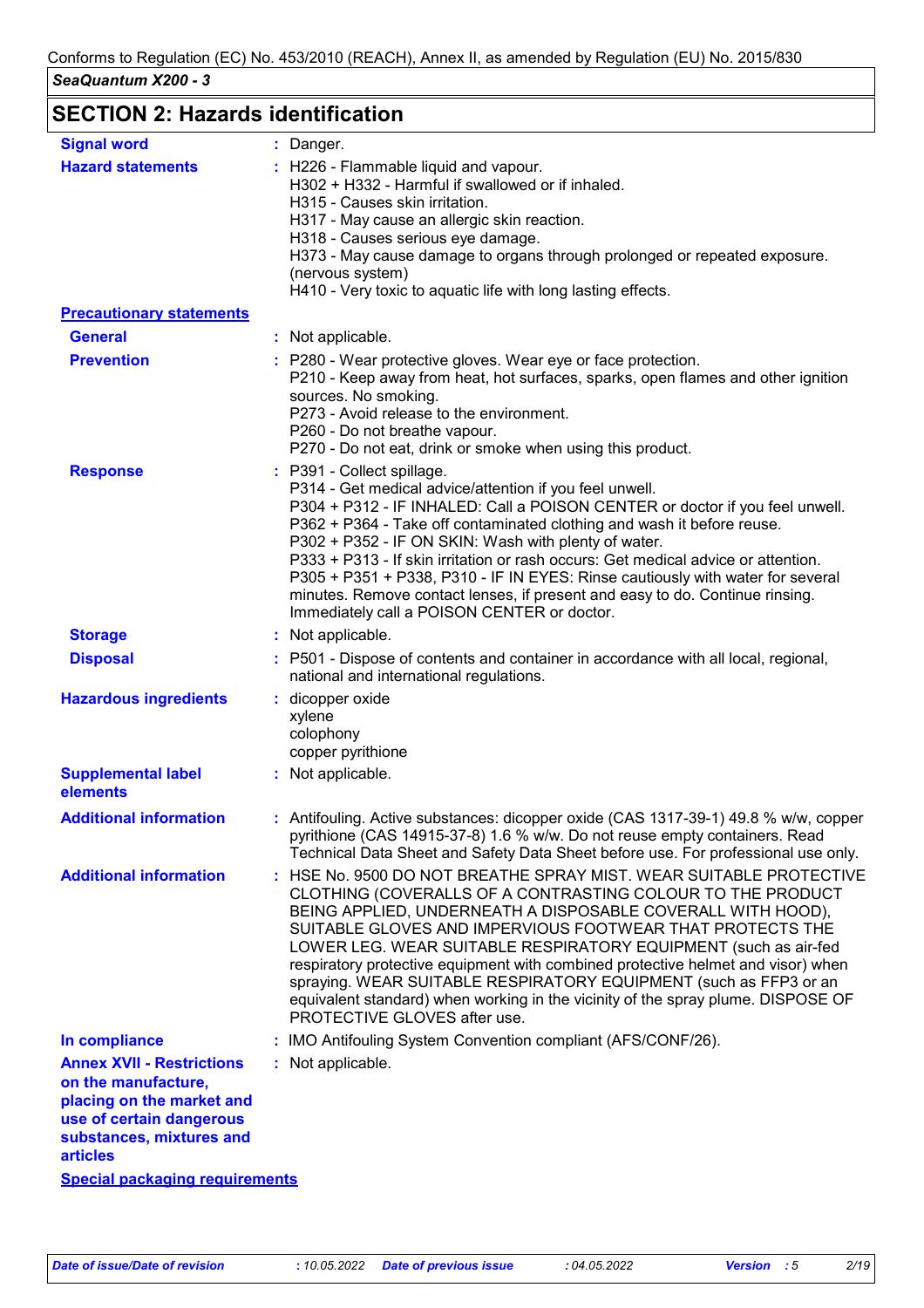# **SECTION 2: Hazards identification**

| <b>Containers to be fitted</b><br>with child-resistant<br>fastenings | : Not applicable. |  |
|----------------------------------------------------------------------|-------------------|--|
| <b>Tactile warning of danger : Not applicable.</b>                   |                   |  |

#### **2.3 Other hazards**

| for PBT or vPvB according<br>to Regulation (EC) No.<br>1907/2006, Annex XIII | <b>Product meets the criteria</b> : This mixture does not contain any substances that are assessed to be a PBT or a<br>vPvB. |
|------------------------------------------------------------------------------|------------------------------------------------------------------------------------------------------------------------------|
| Other hazards which do<br>not result in classification                       | : None known.                                                                                                                |

# **SECTION 3: Composition/information on ingredients**

| <b>Product/ingredient name</b> | <b>Identifiers</b>                                                                     | <b>Weight %</b> | <b>Regulation (EC) No.</b><br>1272/2008 [CLP]                                                                                                                                         | <b>Type</b> |
|--------------------------------|----------------------------------------------------------------------------------------|-----------------|---------------------------------------------------------------------------------------------------------------------------------------------------------------------------------------|-------------|
| dicopper oxide                 | REACH #:<br>01-2119513794-36<br>EC: 215-270-7<br>CAS: 1317-39-1<br>Index: 029-002-00-X | $≥25 - ≤50$     | Acute Tox. 4, H302<br>Acute Tox. 4, H332<br>Eye Dam. 1, H318<br>Aquatic Acute 1, H400<br>$(M=100)$<br>Aquatic Chronic 1, H410<br>$(M=10)$                                             | [1] [2]     |
| xylene                         | REACH #:<br>01-2119488216-32<br>EC: 215-535-7<br>CAS: 1330-20-7<br>Index: 601-022-00-9 | $≥10 - ≤15$     | Flam. Liq. 3, H226<br>Acute Tox. 4, H312<br>Acute Tox. 4, H332<br><b>Skin Irrit. 2, H315</b><br>Eye Irrit. 2, H319<br>STOT SE 3, H335<br>Asp. Tox. 1, H304<br>Aquatic Chronic 3, H412 | [1] [2]     |
| ethylbenzene                   | REACH #:<br>01-2119489370-35<br>EC: 202-849-4<br>CAS: 100-41-4<br>Index: 601-023-00-4  | $\leq 5$        | Flam. Liq. 2, H225<br>Acute Tox. 4, H332<br>STOT RE 2, H373 (hearing<br>organs)<br>Asp. Tox. 1, H304<br>Aquatic Chronic 3, H412                                                       | [1] [2]     |
| zinc oxide                     | REACH #:<br>01-2119463881-32<br>EC: 215-222-5<br>CAS: 1314-13-2<br>Index: 030-013-00-7 | $\leq 5$        | Aquatic Acute 1, H400 (M=1) [1]<br>Aquatic Chronic 1, H410<br>$(M=1)$                                                                                                                 |             |
| colophony                      | REACH #:<br>01-2119480418-32<br>EC: 232-475-7<br>CAS: 8050-09-7<br>Index: 650-015-00-7 | $\leq$ 3        | Skin Sens. 1, H317                                                                                                                                                                    | [1] [2]     |
| hydrocarbons, C9, aromatics    | REACH #:<br>01-2119455851-35<br>EC: 918-668-5<br>CAS: 128601-23-0                      | $\leq$ 3        | Flam. Liq. 3, H226<br><b>STOT SE 3, H335</b><br><b>STOT SE 3, H336</b><br>Asp. Tox. 1, H304<br>Aquatic Chronic 2, H411                                                                | $[1]$       |
| copper pyrithione              | EC: 238-984-0<br>CAS: 14915-37-8                                                       | $≤1.7$          | Acute Tox. 3, H301<br>Acute Tox. 3, H311<br>Acute Tox. 2, H330<br>Eye Dam. 1, H318<br>Repr. 2, H361d<br><b>STOT SE 3, H335</b>                                                        | [1] [2]     |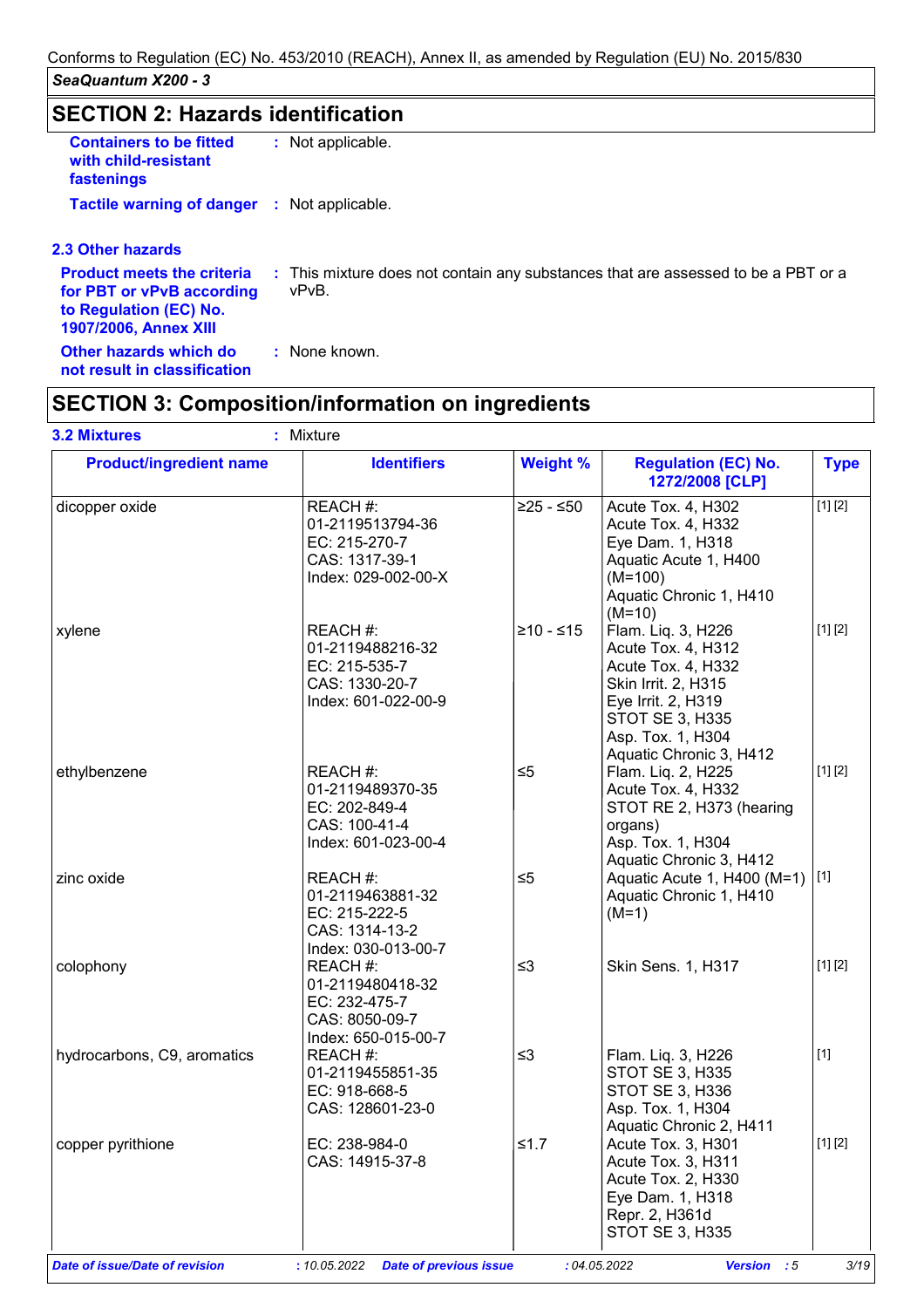### **SECTION 3: Composition/information on ingredients**

| STOT RE 1, H372 (nervous<br>system)<br>Aquatic Acute 1, H400<br>$(M=100)$  |
|----------------------------------------------------------------------------|
| Aquatic Chronic 1, H410<br>$(M=100)$                                       |
| See Section 16 for the full<br>text of the H statements<br>declared above. |

There are no additional ingredients present which, within the current knowledge of the supplier and in the concentrations applicable, are classified as hazardous to health or the environment, are PBTs, vPvBs or Substances of equivalent concern, or have been assigned a workplace exposure limit and hence require reporting in this section.

Type

[1] Substance classified with a health or environmental hazard

[2] Substance with a workplace exposure limit

[3] Substance meets the criteria for PBT according to Regulation (EC) No. 1907/2006, Annex XIII

[4] Substance meets the criteria for vPvB according to Regulation (EC) No. 1907/2006, Annex XIII

[5] Substance of equivalent concern

[6] Additional disclosure due to company policy

Occupational exposure limits, if available, are listed in Section 8.

# **SECTION 4: First aid measures**

### **4.1 Description of first aid measures**

| <b>General</b>                    | : In all cases of doubt, or when symptoms persist, seek medical attention. Never give<br>anything by mouth to an unconscious person. If unconscious, place in recovery<br>position and seek medical advice.                                                                                                                                                                                                     |  |
|-----------------------------------|-----------------------------------------------------------------------------------------------------------------------------------------------------------------------------------------------------------------------------------------------------------------------------------------------------------------------------------------------------------------------------------------------------------------|--|
| <b>Eye contact</b>                | : Check for and remove any contact lenses. Immediately flush eyes with running<br>water for at least 15 minutes, keeping eyelids open. Seek immediate medical<br>attention.                                                                                                                                                                                                                                     |  |
| <b>Inhalation</b>                 | : Remove to fresh air. Keep person warm and at rest. If not breathing, if breathing is<br>irregular or if respiratory arrest occurs, provide artificial respiration or oxygen by<br>trained personnel.                                                                                                                                                                                                          |  |
| <b>Skin contact</b>               | : Remove contaminated clothing and shoes. Wash skin thoroughly with soap and<br>water or use recognised skin cleanser. Do NOT use solvents or thinners.                                                                                                                                                                                                                                                         |  |
| <b>Ingestion</b>                  | : If swallowed, seek medical advice immediately and show the container or label.<br>Keep person warm and at rest. Do NOT induce vomiting.                                                                                                                                                                                                                                                                       |  |
| <b>Protection of first-aiders</b> | : No action shall be taken involving any personal risk or without suitable training. If it<br>is suspected that fumes are still present, the rescuer should wear an appropriate<br>mask or self-contained breathing apparatus. It may be dangerous to the person<br>providing aid to give mouth-to-mouth resuscitation. Wash contaminated clothing<br>thoroughly with water before removing it, or wear gloves. |  |

#### **4.2 Most important symptoms and effects, both acute and delayed**

There are no data available on the mixture itself. The mixture has been assessed following the conventional method of the CLP Regulation (EC) No 1272/2008 and is classified for toxicological properties accordingly. See Sections 2 and 3 for details.

Exposure to component solvent vapour concentrations in excess of the stated occupational exposure limit may result in adverse health effects such as mucous membrane and respiratory system irritation and adverse effects on the kidneys, liver and central nervous system. Solvents may cause some of the above effects by absorption through the skin. Repeated or prolonged contact with the mixture may cause removal of natural fat from the skin, resulting in nonallergic contact dermatitis and absorption through the skin. Ingestion may cause nausea, diarrhea and vomiting.

#### **Over-exposure signs/symptoms**

| Eye contact                    | pain<br>watering<br>redness | : Adverse symptoms may include the following: |             |                      |      |
|--------------------------------|-----------------------------|-----------------------------------------------|-------------|----------------------|------|
| Date of issue/Date of revision | : 10.05.2022                | Date of previous issue                        | :04.05.2022 | <b>Version</b><br>:5 | 4/19 |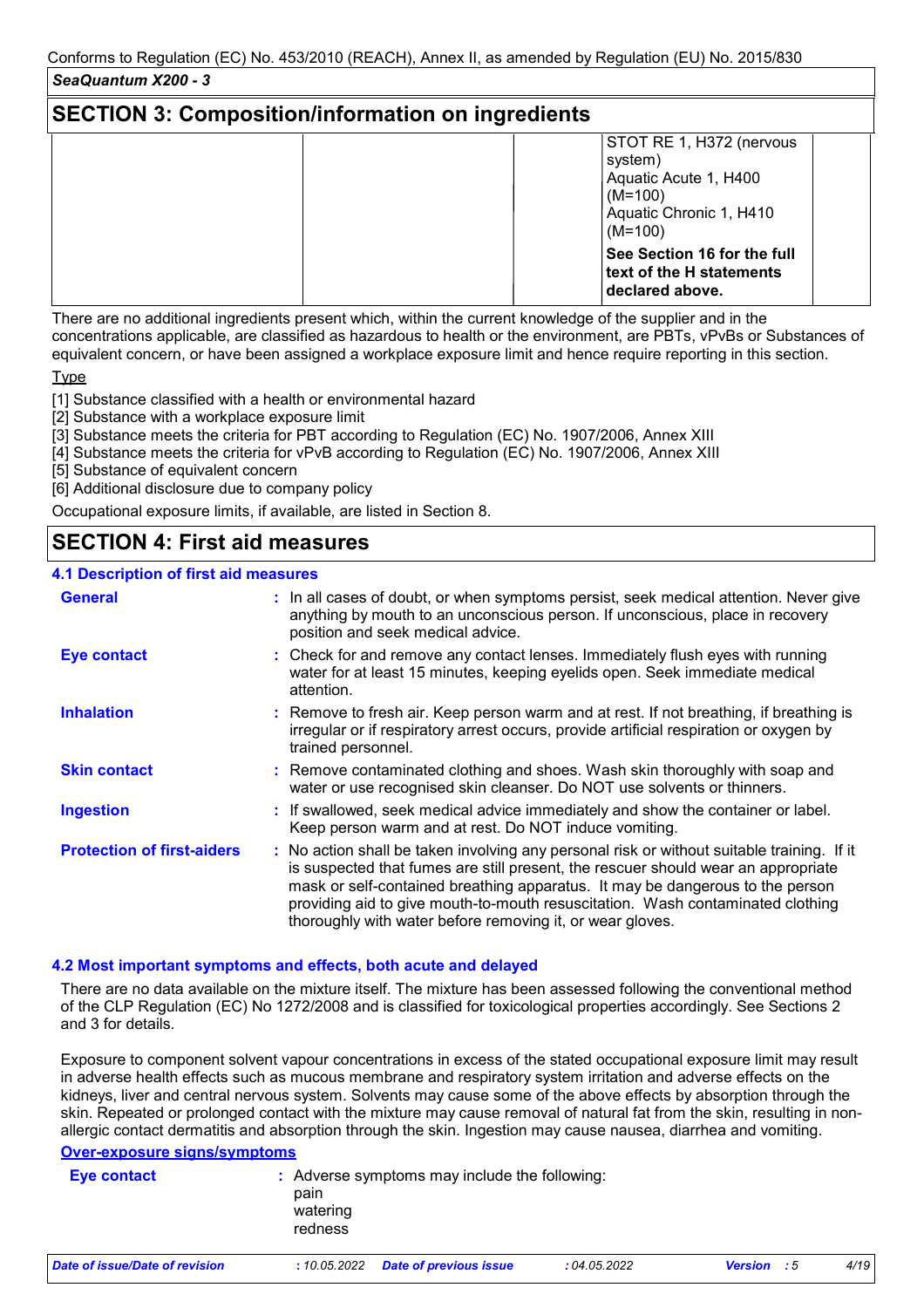# **SECTION 4: First aid measures**

| <b>Inhalation</b>          | : No specific data.                                                                                                                                                      |
|----------------------------|--------------------------------------------------------------------------------------------------------------------------------------------------------------------------|
| <b>Skin contact</b>        | : Adverse symptoms may include the following:<br>pain or irritation<br>redness<br>blistering may occur                                                                   |
| <b>Ingestion</b>           | : Adverse symptoms may include the following:<br>stomach pains                                                                                                           |
|                            | 4.3 Indication of any immediate medical attention and special treatment needed                                                                                           |
| <b>Notes to physician</b>  | : In case of inhalation of decomposition products in a fire, symptoms may be delayed.<br>The exposed person may need to be kept under medical surveillance for 48 hours. |
| <b>Specific treatments</b> | : No specific treatment.                                                                                                                                                 |
|                            |                                                                                                                                                                          |

See toxicological information (Section 11)

| <b>SECTION 5: Firefighting measures</b>                           |                                                                                                                              |  |  |
|-------------------------------------------------------------------|------------------------------------------------------------------------------------------------------------------------------|--|--|
| 5.1 Extinguishing media<br><b>Suitable extinguishing</b><br>media | : Recommended: alcohol-resistant foam, $CO2$ , powders, water spray.                                                         |  |  |
| <b>Unsuitable extinguishing</b><br>media                          | : Do not use water jet.                                                                                                      |  |  |
|                                                                   | 5.2 Special hazards arising from the substance or mixture                                                                    |  |  |
| <b>Hazards from the</b><br>substance or mixture                   | : Fire will produce dense black smoke. Exposure to decomposition products may<br>cause a health hazard.                      |  |  |
| <b>Hazardous combustion</b><br><b>products</b>                    | : Decomposition products may include the following materials: carbon monoxide,<br>carbon dioxide, smoke, oxides of nitrogen. |  |  |
| <b>5.3 Advice for firefighters</b>                                |                                                                                                                              |  |  |
| <b>Special protective actions</b><br>for fire-fighters            | : Cool closed containers exposed to fire with water. Do not release runoff from fire to<br>drains or watercourses.           |  |  |
| <b>Special protective</b><br>equipment for fire-fighters          | : Appropriate breathing apparatus may be required.                                                                           |  |  |

# **SECTION 6: Accidental release measures**

|                                                                | 6.1 Personal precautions, protective equipment and emergency procedures                                                                                                                                                                                                            |
|----------------------------------------------------------------|------------------------------------------------------------------------------------------------------------------------------------------------------------------------------------------------------------------------------------------------------------------------------------|
| For non-emergency<br>personnel                                 | : Exclude sources of ignition and ventilate the area. Avoid breathing vapour or mist.<br>Refer to protective measures listed in sections 7 and 8.                                                                                                                                  |
|                                                                | For emergency responders : If specialised clothing is required to deal with the spillage, take note of any<br>information in Section 8 on suitable and unsuitable materials. See also the<br>information in "For non-emergency personnel".                                         |
| <b>6.2 Environmental</b><br>precautions                        | : Do not allow to enter drains or watercourses. If the product contaminates lakes,<br>rivers, or sewers, inform the appropriate authorities in accordance with local<br>regulations.                                                                                               |
| 6.3 Methods and material<br>for containment and<br>cleaning up | : Contain and collect spillage with non-combustible, absorbent material e.g. sand,<br>earth, vermiculite or diatomaceous earth and place in container for disposal<br>according to local regulations (see Section 13). Preferably clean with a detergent.<br>Avoid using solvents. |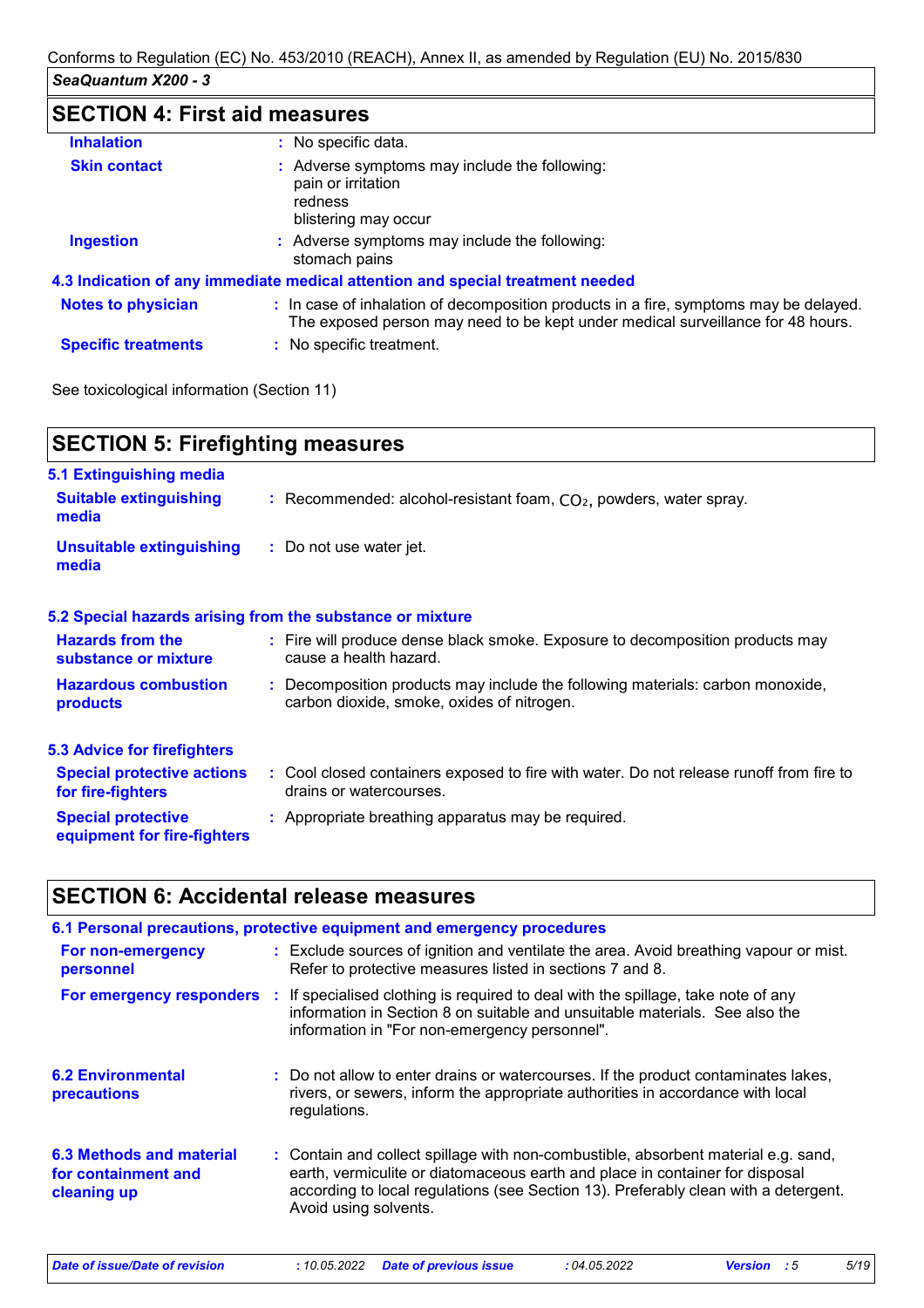### **SECTION 6: Accidental release measures**

| 6.4 Reference to other |  |
|------------------------|--|
| <b>sections</b>        |  |

See Section 1 for emergency contact information. **:** See Section 8 for information on appropriate personal protective equipment. See Section 13 for additional waste treatment information.

# **SECTION 7: Handling and storage**

The information in this section contains generic advice and guidance. The list of Identified Uses in Section 1 should be consulted for any available use-specific information provided in the Exposure Scenario(s).

### **7.1 Precautions for safe handling**

Prevent the creation of flammable or explosive concentrations of vapours in air and avoid vapour concentrations higher than the occupational exposure limits.

In addition, the product should only be used in areas from which all naked lights and other sources of ignition have been excluded. Electrical equipment should be protected to the appropriate standard.

Mixture may charge electrostatically: always use earthing leads when transferring from one container to another. Operators should wear antistatic footwear and clothing and floors should be of the conducting type.

Keep away from heat, sparks and flame. No sparking tools should be used.

Avoid contact with skin and eyes. Avoid the inhalation of dust, particulates, spray or mist arising from the application of this mixture. Avoid inhalation of dust from sanding.

Eating, drinking and smoking should be prohibited in areas where this material is handled, stored and processed. Put on appropriate personal protective equipment (see Section 8).

Never use pressure to empty. Container is not a pressure vessel.

Always keep in containers made from the same material as the original one.

Comply with the health and safety at work laws.

Do not allow to enter drains or watercourses.

### **Information on fire and explosion protection**

Vapours are heavier than air and may spread along floors. Vapours may form explosive mixtures with air.

When operators, whether spraying or not, have to work inside the spray booth, ventilation is unlikely to be sufficient to control particulates and solvent vapour in all cases. In such circumstances they should wear a compressed air-fed respirator during the spraying process and until such time as the particulates and solvent vapour concentration has fallen below the exposure limits.

### **7.2 Conditions for safe storage, including any incompatibilities**

Store in accordance with local regulations.

**Notes on joint storage**

Keep away from: oxidising agents, strong alkalis, strong acids.

**Additional information on storage conditions**

Observe label precautions. Store in a dry, cool and well-ventilated area. Keep away from heat and direct sunlight. Keep away from sources of ignition. No smoking. Prevent unauthorised access. Containers that have been opened must be carefully resealed and kept upright to prevent leakage.

### **7.3 Specific end use(s)**

**Recommendations : Industrial sector specific : solutions**

: Not available.

: Not available.

# **SECTION 8: Exposure controls/personal protection**

The information in this section contains generic advice and guidance. Information is provided based on typical anticipated uses of the product. Additional measures might be required for bulk handling or other uses that could significantly increase worker exposure or environmental releases.

#### **8.1 Control parameters**

#### **Occupational exposure limits**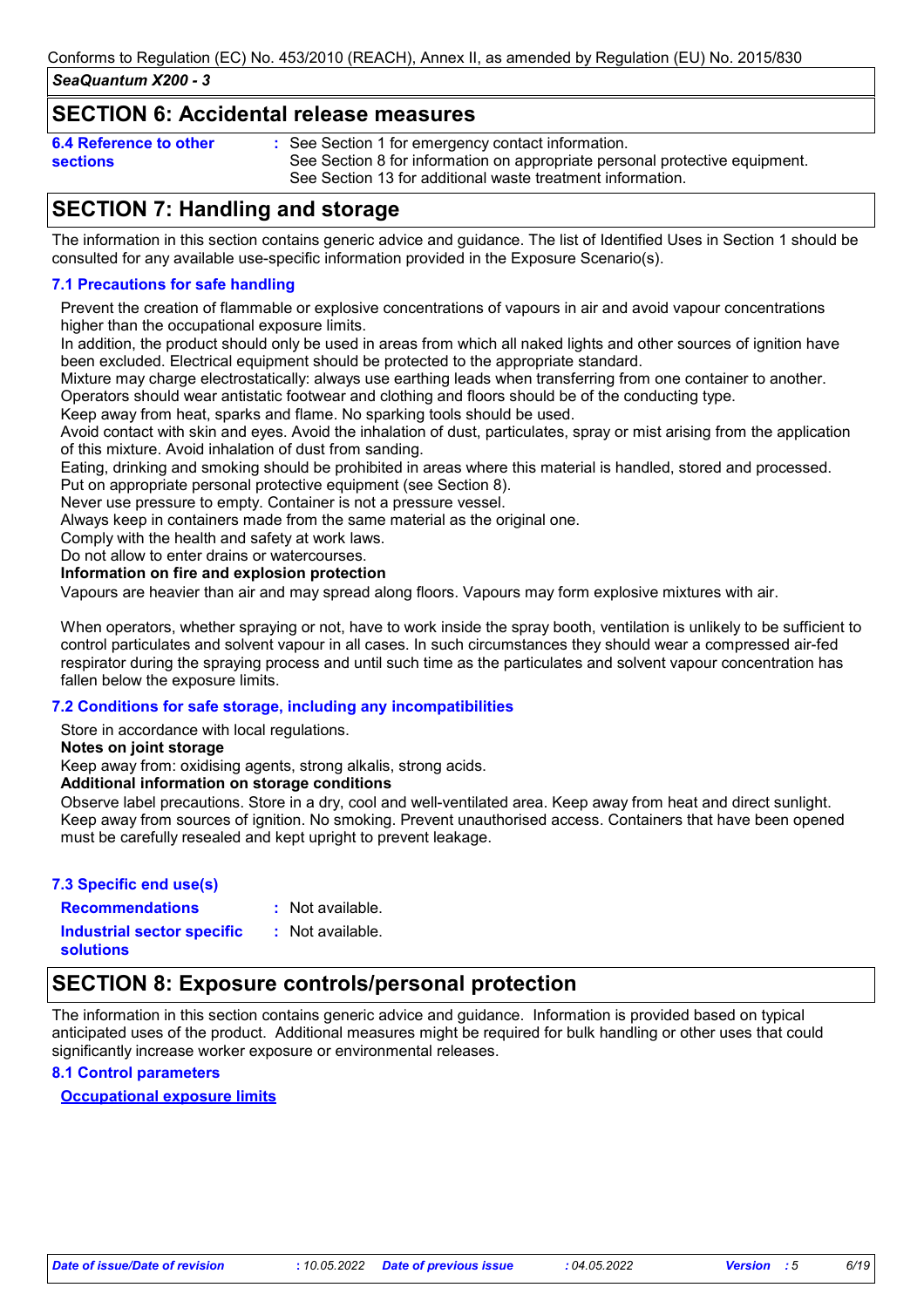# **SECTION 8: Exposure controls/personal protection**

required.

| <b>Product/ingredient name</b> |    | <b>Exposure limit values</b>                                                                                                                                    |
|--------------------------------|----|-----------------------------------------------------------------------------------------------------------------------------------------------------------------|
| dicopper oxide                 |    | EH40/2005 WELs (United Kingdom (UK), 1/2020).                                                                                                                   |
|                                |    | STEL: 2 mg/m <sup>3</sup> , (as Cu) 15 minutes. Form: Dusts and Mists                                                                                           |
|                                |    | TWA: 1 mg/m <sup>3</sup> , (as Cu) 8 hours. Form: Dusts and Mists                                                                                               |
| xylene                         |    | EH40/2005 WELs (United Kingdom (UK), 1/2020). Absorbed                                                                                                          |
|                                |    | through skin.                                                                                                                                                   |
|                                |    | STEL: 441 mg/m <sup>3</sup> 15 minutes.                                                                                                                         |
|                                |    | STEL: 100 ppm 15 minutes.                                                                                                                                       |
|                                |    | TWA: 220 mg/m <sup>3</sup> 8 hours.                                                                                                                             |
|                                |    | TWA: 50 ppm 8 hours.                                                                                                                                            |
| ethylbenzene                   |    | EH40/2005 WELs (United Kingdom (UK), 1/2020). Absorbed                                                                                                          |
|                                |    | through skin.                                                                                                                                                   |
|                                |    | STEL: 552 mg/m <sup>3</sup> 15 minutes.                                                                                                                         |
|                                |    | STEL: 125 ppm 15 minutes.                                                                                                                                       |
|                                |    | TWA: 100 ppm 8 hours.                                                                                                                                           |
|                                |    | TWA: $441$ mg/m <sup>3</sup> 8 hours.                                                                                                                           |
| colophony                      |    | EH40/2005 WELs (United Kingdom (UK), 1/2020). Inhalation                                                                                                        |
|                                |    | sensitiser.                                                                                                                                                     |
|                                |    | STEL: 0.15 mg/m <sup>3</sup> 15 minutes. Form: Fume                                                                                                             |
|                                |    | TWA: 0.05 mg/m <sup>3</sup> 8 hours. Form: Fume                                                                                                                 |
| copper pyrithione              |    | EH40/2005 WELs (United Kingdom (UK), 1/2020).                                                                                                                   |
|                                |    | STEL: 2 mg/m <sup>3</sup> , (as Cu) 15 minutes. Form: Dusts and Mists                                                                                           |
|                                |    | TWA: 1 mg/m <sup>3</sup> , (as Cu) 8 hours. Form: Dusts and Mists                                                                                               |
|                                |    |                                                                                                                                                                 |
| <b>Recommended monitoring</b>  | ÷. | If this product contains ingredients with exposure limits, personal, workplace                                                                                  |
| procedures                     |    | atmosphere or biological monitoring may be required to determine the effectiveness                                                                              |
|                                |    | of the ventilation or other control measures and/or the necessity to use respiratory                                                                            |
|                                |    | protective equipment. Reference should be made to monitoring standards, such as                                                                                 |
|                                |    | the following: European Standard EN 689 (Workplace atmospheres - Guidance for                                                                                   |
|                                |    | the assessment of exposure by inhalation to chemical agents for comparison with<br>limit values and measurement strategy) European Standard EN 14042 (Workplace |
|                                |    | atmospheres - Guide for the application and use of procedures for the assessment                                                                                |
|                                |    |                                                                                                                                                                 |
|                                |    | of exposure to chemical and biological agents) European Standard EN 482                                                                                         |
|                                |    | (Workplace atmospheres - General requirements for the performance of procedures                                                                                 |
|                                |    | for the measurement of chemical agents) Reference to national guidance                                                                                          |
|                                |    | documents for methods for the determination of hazardous substances will also be                                                                                |

#### **DNELs/DMELs**

| <b>Product/ingredient name</b> |              | <b>Exposure</b>               | <b>Value</b>           | <b>Population</b> | <b>Effects</b>               |
|--------------------------------|--------------|-------------------------------|------------------------|-------------------|------------------------------|
| dicopper oxide                 |              | Long term Oral                | $0.041$ mg/            | General           | Systemic                     |
|                                |              |                               | kg bw/day              | population        |                              |
|                                |              | Short term Oral               | $0.082$ mg/            | General           | Systemic                     |
|                                |              |                               | kg bw/day              | population        |                              |
|                                |              | Long term                     | 1 mg/ $m3$             | Workers           | Local                        |
|                                |              | Inhalation                    |                        |                   |                              |
|                                |              | Long term                     | 1 mg/ $m3$             | Workers           | Systemic                     |
|                                |              | Inhalation                    |                        |                   |                              |
|                                |              | Long term Dermal              | 137 mg/kg              | Workers           | Systemic                     |
|                                |              |                               | bw/day                 |                   |                              |
| xylene                         |              | Long term Oral                | 1.6 mg/kg              | General           | Systemic                     |
|                                |              |                               | bw/day                 | population        |                              |
|                                |              | Long term                     | 14.8 mg/m <sup>3</sup> | General           | Systemic                     |
|                                |              | Inhalation                    |                        | population        |                              |
|                                |              | Long term                     | 77 mg/m <sup>3</sup>   | Workers           | Systemic                     |
|                                |              | Inhalation                    |                        |                   |                              |
|                                |              | Long term Dermal              | 108 mg/kg              | General           | Systemic                     |
|                                |              |                               | bw/day                 | population        |                              |
|                                |              | Long term Dermal              | 180 mg/kg              | Workers           | Systemic                     |
|                                |              |                               | bw/day                 |                   |                              |
|                                |              | Short term                    | 289 mg/m $3$           | Workers           | Local                        |
| Date of issue/Date of revision | : 10.05.2022 | <b>Date of previous issue</b> | :04.05.2022            |                   | 7/19<br><b>Version</b><br>:5 |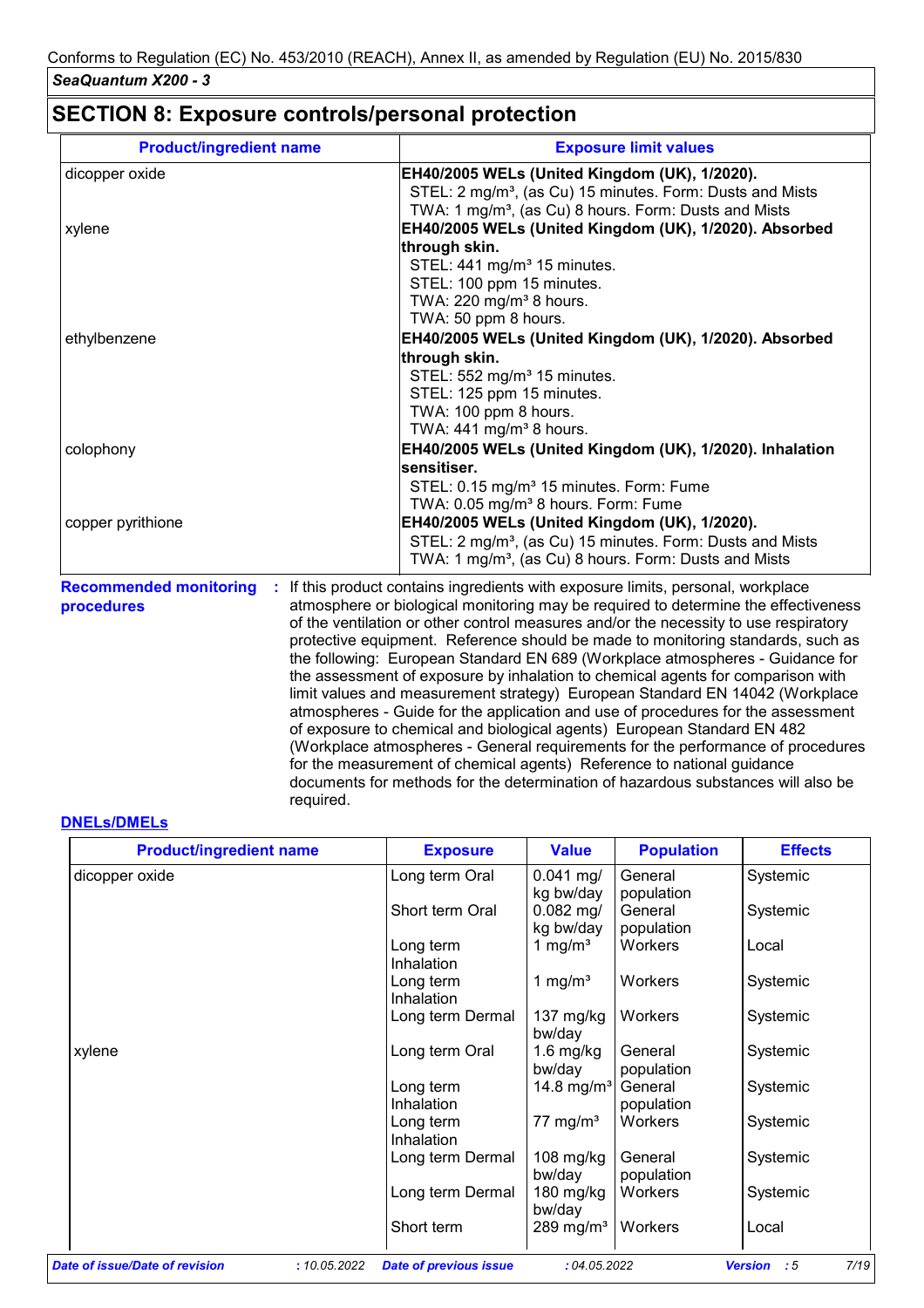| <b>SECTION 8: Exposure controls/personal protection</b> |                                               |                         |             |                     |
|---------------------------------------------------------|-----------------------------------------------|-------------------------|-------------|---------------------|
|                                                         | Inhalation                                    |                         |             |                     |
|                                                         | Short term                                    | 289 mg/m $3$            | Workers     | Systemic            |
|                                                         | Inhalation                                    |                         |             |                     |
|                                                         | Long term                                     | 65.3 mg/m <sup>3</sup>  | General     | Local               |
|                                                         | Inhalation                                    |                         | population  |                     |
|                                                         | Short term                                    |                         | General     |                     |
|                                                         |                                               | $260$ mg/m <sup>3</sup> |             | Local               |
|                                                         | Inhalation                                    |                         | population  |                     |
|                                                         | Short term                                    | 260 mg/ $m3$            | General     | Systemic            |
|                                                         | Inhalation                                    |                         | population  |                     |
|                                                         | Long term                                     | 221 mg/m $3$            | Workers     | Local               |
|                                                         | Inhalation                                    |                         |             |                     |
| ethylbenzene                                            | Long term Oral                                | $1.6$ mg/kg             | General     | Systemic            |
|                                                         |                                               | bw/day                  | population  |                     |
|                                                         | Long term                                     | 15 mg/ $m3$             | General     | Systemic            |
|                                                         | Inhalation                                    |                         | population  |                     |
|                                                         | Long term                                     | 77 mg/ $m3$             | Workers     | Systemic            |
|                                                         | Inhalation                                    |                         |             |                     |
|                                                         | Long term Dermal                              | 180 mg/kg               | Workers     | Systemic            |
|                                                         |                                               | bw/day                  |             |                     |
|                                                         | Short term                                    | 293 mg/m $3$            | Workers     | Local               |
|                                                         | Inhalation                                    |                         |             |                     |
|                                                         | Long term                                     | 442 mg/m <sup>3</sup>   | Workers     | Local               |
|                                                         | Inhalation                                    |                         |             |                     |
|                                                         | Short term                                    | 884 mg/m <sup>3</sup>   | Workers     | Systemic            |
|                                                         | Inhalation                                    |                         |             |                     |
| zinc oxide                                              | Long term Dermal                              | 83 mg/kg                | Workers     | Systemic            |
|                                                         |                                               | bw/day                  |             |                     |
|                                                         | Long term                                     | 5 mg/ $m3$              | Workers     | Systemic            |
|                                                         | Inhalation                                    |                         |             |                     |
|                                                         | Long term Dermal                              | 83 mg/kg                | General     | Systemic            |
|                                                         |                                               | bw/day                  | population  |                     |
|                                                         |                                               |                         | [Consumers] |                     |
|                                                         | Long term                                     | $2.5 \text{ mg/m}^3$    | General     | Systemic            |
|                                                         | Inhalation                                    |                         |             |                     |
|                                                         |                                               |                         | population  |                     |
|                                                         |                                               |                         | [Consumers] |                     |
|                                                         | Long term Oral                                | $0.83$ mg/              | General     | Systemic            |
|                                                         |                                               | kg bw/day               | population  |                     |
|                                                         |                                               |                         | [Consumers] |                     |
|                                                         | Long term                                     | $0.5$ mg/m <sup>3</sup> | Workers     | Local               |
|                                                         | Inhalation                                    |                         |             |                     |
|                                                         | Long term Oral                                | $0.83$ mg/              | General     | Systemic            |
|                                                         |                                               | kg bw/day               | population  |                     |
|                                                         | Long term                                     | $2.5 \text{ mg/m}^3$    | General     | Systemic            |
|                                                         | Inhalation                                    |                         | population  |                     |
|                                                         | Long term                                     | 5 mg/ $m3$              | Workers     | Systemic            |
|                                                         | Inhalation                                    |                         |             |                     |
|                                                         | Long term Dermal                              | 83 mg/kg                | General     | Systemic            |
|                                                         |                                               | bw/day                  | population  |                     |
|                                                         | Long term Dermal                              | 83 mg/kg                | Workers     | Systemic            |
|                                                         |                                               | bw/day                  |             |                     |
| colophony                                               | Long term Dermal                              | 25 mg/kg                | Workers     | Systemic            |
|                                                         |                                               | bw/day                  |             |                     |
|                                                         | Long term                                     | 176 mg/m $3$            | Workers     | Systemic            |
|                                                         | Inhalation                                    |                         |             |                     |
|                                                         | Long term Dermal                              | 15 mg/kg                | General     | Systemic            |
|                                                         |                                               | bw/day                  | population  |                     |
|                                                         |                                               |                         | [Consumers] |                     |
|                                                         | Long term                                     | 52 mg/ $m3$             | General     | Systemic            |
|                                                         | Inhalation                                    |                         | population  |                     |
|                                                         |                                               |                         | [Consumers] |                     |
|                                                         | Long term Oral                                | 15 mg/kg                | General     | Systemic            |
|                                                         |                                               | bw/day                  | population  |                     |
|                                                         |                                               |                         | [Consumers] |                     |
|                                                         |                                               |                         |             |                     |
| <b>Date of issue/Date of revision</b>                   | <b>Date of previous issue</b><br>: 10.05.2022 | : 04.05.2022            |             | Version : 5<br>8/19 |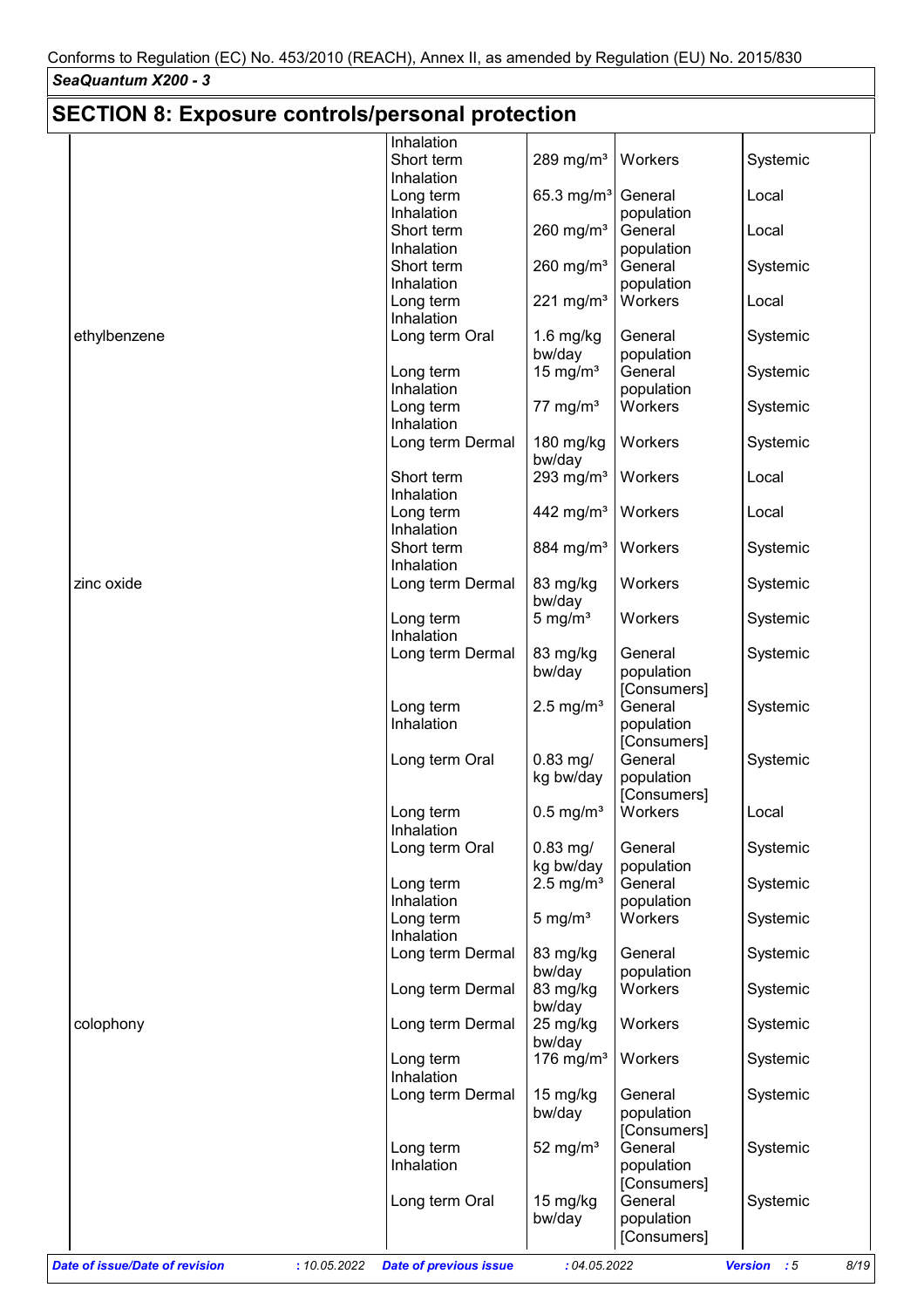| <b>SECTION 8: Exposure controls/personal protection</b> |                          |                            |                        |          |  |  |  |
|---------------------------------------------------------|--------------------------|----------------------------|------------------------|----------|--|--|--|
|                                                         | Long term Oral           | 10 mg/kg                   | General                | Systemic |  |  |  |
|                                                         |                          | bw/day                     | population             |          |  |  |  |
|                                                         | Long term Dermal         | 10 mg/kg                   | General                | Systemic |  |  |  |
|                                                         |                          | bw/day                     | population             |          |  |  |  |
|                                                         | Long term Dermal         | 17 mg/kg<br>bw/day         | Workers                | Systemic |  |  |  |
|                                                         | Long term                | 35 mg/ $m3$                | General                | Systemic |  |  |  |
|                                                         | Inhalation               |                            | population             |          |  |  |  |
|                                                         | Long term<br>Inhalation  | 117 mg/m $3$               | Workers                | Systemic |  |  |  |
| hydrocarbons, C9, aromatics                             | Long term Dermal         | 25 mg/kg<br>bw/day         | Workers                | Systemic |  |  |  |
|                                                         | Long term                | 150 mg/ $m3$               | Workers                | Systemic |  |  |  |
|                                                         | Inhalation               |                            |                        |          |  |  |  |
|                                                         | Long term Dermal         | 11 mg/kg                   | General                | Systemic |  |  |  |
|                                                         |                          | bw/day                     | population             |          |  |  |  |
|                                                         |                          |                            | [Consumers]            |          |  |  |  |
|                                                         | Long term                | 32 mg/ $m3$                | General                | Systemic |  |  |  |
|                                                         | Inhalation               |                            | population             |          |  |  |  |
|                                                         |                          | 11 mg/kg                   | [Consumers]<br>General | Systemic |  |  |  |
|                                                         | Long term Oral           | bw/day                     | population             |          |  |  |  |
|                                                         |                          |                            | [Consumers]            |          |  |  |  |
|                                                         | Long term                | $0.41$ mg/m <sup>3</sup>   | General                | Systemic |  |  |  |
|                                                         | Inhalation               |                            | population             |          |  |  |  |
|                                                         | Long term                | 1.9 mg/ $m3$               | Workers                | Systemic |  |  |  |
|                                                         | Inhalation               |                            |                        |          |  |  |  |
|                                                         | Long term                | 178.57 mg/                 | General                | Local    |  |  |  |
|                                                         | Inhalation               | m <sup>3</sup>             | population             |          |  |  |  |
|                                                         | Short term               | 640 mg/m <sup>3</sup>      | General                | Local    |  |  |  |
|                                                         | Inhalation               |                            | population             |          |  |  |  |
|                                                         | Long term                | 837.5 mg/                  | Workers                | Local    |  |  |  |
|                                                         | Inhalation               | m <sup>3</sup>             |                        |          |  |  |  |
|                                                         | Short term               | 1066.67                    | Workers                | Local    |  |  |  |
|                                                         | Inhalation               | mg/m <sup>3</sup>          |                        |          |  |  |  |
|                                                         | Short term<br>Inhalation | 1152 mg/<br>m <sup>3</sup> | General<br>population  | Systemic |  |  |  |
|                                                         | Short term               | 1286.4 mg/                 | Workers                | Systemic |  |  |  |
|                                                         | Inhalation               | m <sup>3</sup>             |                        |          |  |  |  |
|                                                         |                          |                            |                        |          |  |  |  |

### **PNECs**

| <b>Product/ingredient name</b> |              | <b>Compartment Detail</b>     | <b>Value</b>    | <b>Method Detail</b>         |
|--------------------------------|--------------|-------------------------------|-----------------|------------------------------|
| dicopper oxide                 |              | Fresh water                   | 7.8 µg/l        |                              |
|                                |              | Marine                        | 5.2 µg/l        |                              |
|                                |              | Sewage Treatment              | 230 µg/l        |                              |
|                                |              | Plant                         |                 |                              |
|                                |              | Fresh water sediment          | 87 mg/kg dwt    |                              |
|                                |              | Marine water sediment         | 676 mg/kg dwt   |                              |
|                                |              | Soil                          | 65 mg/kg dwt    |                              |
| xylene                         |              | Fresh water                   | $0.327$ mg/l    |                              |
|                                |              | Marine                        | $0.327$ mg/l    |                              |
|                                |              | Sewage Treatment              | $6.58$ mg/l     |                              |
|                                |              | Plant                         |                 |                              |
|                                |              | Fresh water sediment          | 12.46 mg/kg dwt |                              |
|                                |              | Marine water sediment         | 12.46 mg/kg dwt |                              |
|                                |              | Soil                          | 2.31 mg/kg dwt  |                              |
| ethylbenzene                   |              | Fresh water                   | $0.1$ mg/l      |                              |
|                                |              | Marine                        | $0.01$ mg/l     |                              |
|                                |              | Sewage Treatment              | $9.6$ mg/l      |                              |
|                                |              | Plant                         |                 |                              |
|                                |              | Fresh water sediment          | 13.7 mg/kg dwt  |                              |
|                                |              | Soil                          | 2.68 mg/kg dwt  |                              |
| Date of issue/Date of revision | : 10.05.2022 | <b>Date of previous issue</b> | :04.05.2022     | 9/19<br><b>Version</b><br>:5 |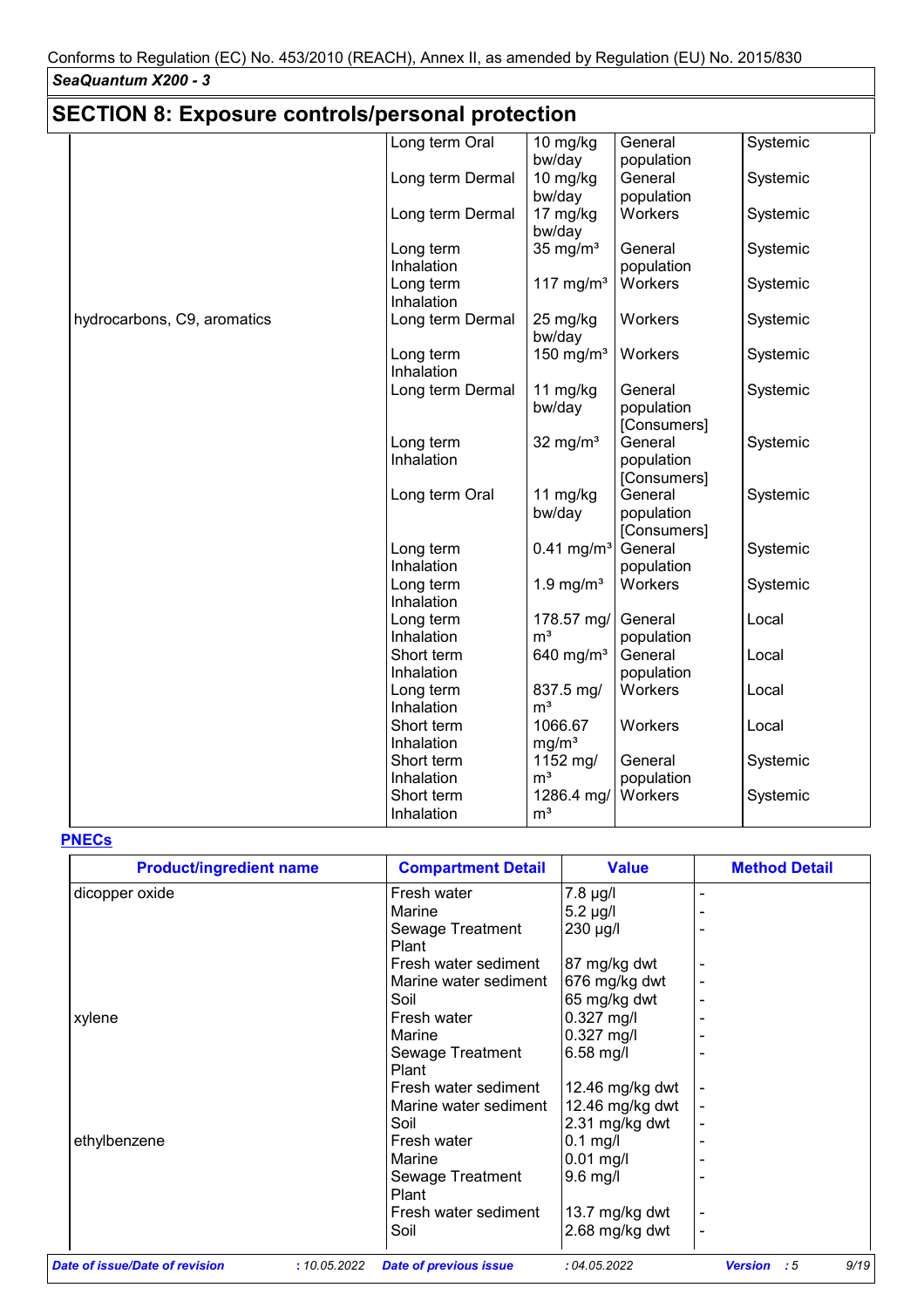| <b>SECTION 8: Exposure controls/personal protection</b> |                            |                   |  |  |  |  |
|---------------------------------------------------------|----------------------------|-------------------|--|--|--|--|
|                                                         | <b>Secondary Poisoning</b> | 20 mg/kg          |  |  |  |  |
| zinc oxide                                              | Fresh water                | 20.6 µg/l         |  |  |  |  |
|                                                         | Marine                     | $6.1$ µg/l        |  |  |  |  |
|                                                         | Sewage Treatment           | 52 µg/l           |  |  |  |  |
|                                                         | Plant                      |                   |  |  |  |  |
|                                                         | Fresh water sediment       | 117.8 $mg/kg$ dwt |  |  |  |  |
|                                                         | Marine water sediment      | 56.5 mg/kg dwt    |  |  |  |  |
|                                                         | Soil                       | 35.6 mg/kg dwt    |  |  |  |  |
| colophony                                               | Fresh water                | $0.0054$ mg/l     |  |  |  |  |
|                                                         | Marine                     | 0.00054 mg/l      |  |  |  |  |
|                                                         | Sewage Treatment           | 1000 mg/l         |  |  |  |  |
|                                                         | Plant                      |                   |  |  |  |  |
|                                                         | Fresh water sediment       | $0.02$ mg/kg dwt  |  |  |  |  |
|                                                         | Marine water sediment      | 0.002 mg/kg dwt   |  |  |  |  |
|                                                         | Soil                       | 0.0015 mg/kg dwt  |  |  |  |  |

| <b>Appropriate engineering</b><br>: Provide adequate ventilation. Where reasonably practicable, this should be<br>achieved by the use of local exhaust ventilation and good general extraction. If<br><b>controls</b><br>these are not sufficient to maintain concentrations of particulates and solvent<br>vapours below the OEL, suitable respiratory protection must be worn.<br><b>Individual protection measures</b><br><b>Hygiene measures</b><br>eating, smoking and using the lavatory and at the end of the working period.<br>Appropriate techniques should be used to remove potentially contaminated clothing.<br>Contaminated work clothing should not be allowed out of the workplace. Wash<br>contaminated clothing before reusing. Ensure that eyewash stations and safety<br>showers are close to the workstation location.<br><b>Eye/face protection</b><br>: Safety eyewear complying to EN 166 should be used when a risk assessment<br>indicates this is necessary to avoid exposure to liquid splashes, mists, gases or<br>dusts. If contact is possible, the following protection should be worn, unless the<br>assessment indicates a higher degree of protection: chemical splash goggles and/<br>or face shield. If inhalation hazards exist, a full-face respirator may be required<br>instead.<br><b>Skin protection</b><br><b>Gloves</b><br>: There is no one glove material or combination of materials that will give unlimited<br>resistance to any individual or combination of chemicals.<br>The breakthrough time must be greater than the end use time of the product.<br>The instructions and information provided by the glove manufacturer on use,<br>storage, maintenance and replacement must be followed.<br>Gloves should be replaced regularly and if there is any sign of damage to the glove<br>material.<br>Always ensure that gloves are free from defects and that they are stored and used<br>correctly.<br>The performance or effectiveness of the glove may be reduced by physical/chemical<br>damage and poor maintenance.<br>Barrier creams may help to protect the exposed areas of the skin but should not be<br>applied once exposure has occurred.<br>Wear suitable gloves tested to EN374.<br>Not recommended, gloves(breakthrough time) < 1 hour: neoprene, butyl rubber,<br><b>PVC</b><br>Recommended, gloves(breakthrough time) > 8 hours: nitrile rubber, 4H, Teflon,<br>polyvinyl alcohol (PVA)<br>For right choice of glove materials, with focus on chemical resistance and time of<br>penetration, seek advice by the supplier of chemical resistant gloves.<br>The user must check that the final choice of type of glove selected for handling this<br>product is the most appropriate and takes into account the particular conditions of<br>use, as included in the user's risk assessment. | <b>8.2 Exposure controls</b>   |                                                                                      |
|--------------------------------------------------------------------------------------------------------------------------------------------------------------------------------------------------------------------------------------------------------------------------------------------------------------------------------------------------------------------------------------------------------------------------------------------------------------------------------------------------------------------------------------------------------------------------------------------------------------------------------------------------------------------------------------------------------------------------------------------------------------------------------------------------------------------------------------------------------------------------------------------------------------------------------------------------------------------------------------------------------------------------------------------------------------------------------------------------------------------------------------------------------------------------------------------------------------------------------------------------------------------------------------------------------------------------------------------------------------------------------------------------------------------------------------------------------------------------------------------------------------------------------------------------------------------------------------------------------------------------------------------------------------------------------------------------------------------------------------------------------------------------------------------------------------------------------------------------------------------------------------------------------------------------------------------------------------------------------------------------------------------------------------------------------------------------------------------------------------------------------------------------------------------------------------------------------------------------------------------------------------------------------------------------------------------------------------------------------------------------------------------------------------------------------------------------------------------------------------------------------------------------------------------------------------------------------------------------------------------------------------------------------------------------------------------------------------------------------------------------------------------------------------------------------------------------------------------------------------------|--------------------------------|--------------------------------------------------------------------------------------|
|                                                                                                                                                                                                                                                                                                                                                                                                                                                                                                                                                                                                                                                                                                                                                                                                                                                                                                                                                                                                                                                                                                                                                                                                                                                                                                                                                                                                                                                                                                                                                                                                                                                                                                                                                                                                                                                                                                                                                                                                                                                                                                                                                                                                                                                                                                                                                                                                                                                                                                                                                                                                                                                                                                                                                                                                                                                                    |                                |                                                                                      |
|                                                                                                                                                                                                                                                                                                                                                                                                                                                                                                                                                                                                                                                                                                                                                                                                                                                                                                                                                                                                                                                                                                                                                                                                                                                                                                                                                                                                                                                                                                                                                                                                                                                                                                                                                                                                                                                                                                                                                                                                                                                                                                                                                                                                                                                                                                                                                                                                                                                                                                                                                                                                                                                                                                                                                                                                                                                                    |                                |                                                                                      |
|                                                                                                                                                                                                                                                                                                                                                                                                                                                                                                                                                                                                                                                                                                                                                                                                                                                                                                                                                                                                                                                                                                                                                                                                                                                                                                                                                                                                                                                                                                                                                                                                                                                                                                                                                                                                                                                                                                                                                                                                                                                                                                                                                                                                                                                                                                                                                                                                                                                                                                                                                                                                                                                                                                                                                                                                                                                                    |                                | : Wash hands, forearms and face thoroughly after handling chemical products, before  |
|                                                                                                                                                                                                                                                                                                                                                                                                                                                                                                                                                                                                                                                                                                                                                                                                                                                                                                                                                                                                                                                                                                                                                                                                                                                                                                                                                                                                                                                                                                                                                                                                                                                                                                                                                                                                                                                                                                                                                                                                                                                                                                                                                                                                                                                                                                                                                                                                                                                                                                                                                                                                                                                                                                                                                                                                                                                                    |                                |                                                                                      |
|                                                                                                                                                                                                                                                                                                                                                                                                                                                                                                                                                                                                                                                                                                                                                                                                                                                                                                                                                                                                                                                                                                                                                                                                                                                                                                                                                                                                                                                                                                                                                                                                                                                                                                                                                                                                                                                                                                                                                                                                                                                                                                                                                                                                                                                                                                                                                                                                                                                                                                                                                                                                                                                                                                                                                                                                                                                                    |                                |                                                                                      |
|                                                                                                                                                                                                                                                                                                                                                                                                                                                                                                                                                                                                                                                                                                                                                                                                                                                                                                                                                                                                                                                                                                                                                                                                                                                                                                                                                                                                                                                                                                                                                                                                                                                                                                                                                                                                                                                                                                                                                                                                                                                                                                                                                                                                                                                                                                                                                                                                                                                                                                                                                                                                                                                                                                                                                                                                                                                                    |                                |                                                                                      |
|                                                                                                                                                                                                                                                                                                                                                                                                                                                                                                                                                                                                                                                                                                                                                                                                                                                                                                                                                                                                                                                                                                                                                                                                                                                                                                                                                                                                                                                                                                                                                                                                                                                                                                                                                                                                                                                                                                                                                                                                                                                                                                                                                                                                                                                                                                                                                                                                                                                                                                                                                                                                                                                                                                                                                                                                                                                                    |                                |                                                                                      |
|                                                                                                                                                                                                                                                                                                                                                                                                                                                                                                                                                                                                                                                                                                                                                                                                                                                                                                                                                                                                                                                                                                                                                                                                                                                                                                                                                                                                                                                                                                                                                                                                                                                                                                                                                                                                                                                                                                                                                                                                                                                                                                                                                                                                                                                                                                                                                                                                                                                                                                                                                                                                                                                                                                                                                                                                                                                                    |                                |                                                                                      |
|                                                                                                                                                                                                                                                                                                                                                                                                                                                                                                                                                                                                                                                                                                                                                                                                                                                                                                                                                                                                                                                                                                                                                                                                                                                                                                                                                                                                                                                                                                                                                                                                                                                                                                                                                                                                                                                                                                                                                                                                                                                                                                                                                                                                                                                                                                                                                                                                                                                                                                                                                                                                                                                                                                                                                                                                                                                                    |                                |                                                                                      |
|                                                                                                                                                                                                                                                                                                                                                                                                                                                                                                                                                                                                                                                                                                                                                                                                                                                                                                                                                                                                                                                                                                                                                                                                                                                                                                                                                                                                                                                                                                                                                                                                                                                                                                                                                                                                                                                                                                                                                                                                                                                                                                                                                                                                                                                                                                                                                                                                                                                                                                                                                                                                                                                                                                                                                                                                                                                                    |                                |                                                                                      |
|                                                                                                                                                                                                                                                                                                                                                                                                                                                                                                                                                                                                                                                                                                                                                                                                                                                                                                                                                                                                                                                                                                                                                                                                                                                                                                                                                                                                                                                                                                                                                                                                                                                                                                                                                                                                                                                                                                                                                                                                                                                                                                                                                                                                                                                                                                                                                                                                                                                                                                                                                                                                                                                                                                                                                                                                                                                                    | Date of issue/Date of revision | : 10.05.2022<br>:04.05.2022<br>Version : 5<br>10/19<br><b>Date of previous issue</b> |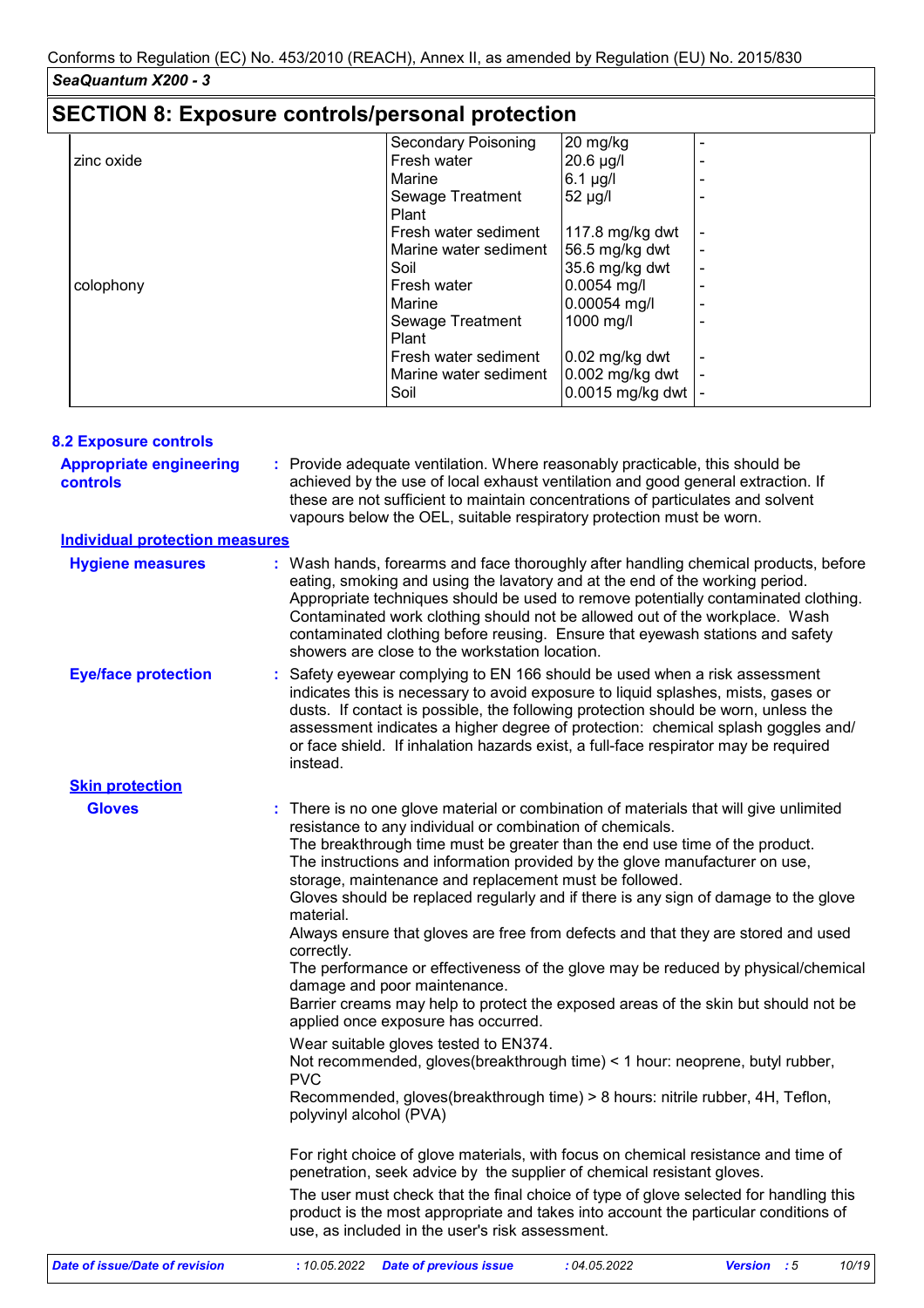# **SECTION 8: Exposure controls/personal protection**

| <b>Body protection</b>                           | : Personnel should wear antistatic clothing made of natural fibres or of high-<br>temperature-resistant synthetic fibres.                                                                                                                                                                                                                                                                                    |
|--------------------------------------------------|--------------------------------------------------------------------------------------------------------------------------------------------------------------------------------------------------------------------------------------------------------------------------------------------------------------------------------------------------------------------------------------------------------------|
| <b>Other skin protection</b>                     | : Appropriate footwear and any additional skin protection measures should be<br>selected based on the task being performed and the risks involved and should be<br>approved by a specialist before handling this product.                                                                                                                                                                                    |
| <b>Respiratory protection</b>                    | : If workers are exposed to concentrations above the exposure limit, they must use a<br>respirator according to EN 140. Use respiratory mask with charcoal and dust filter<br>when spraying this product, according to EN 14387 (as filter combination A2-P2). In<br>confined spaces, use compressed-air or fresh-air respiratory equipment. When use<br>of roller or brush, consider use of charcoalfilter. |
| <b>Environmental exposure</b><br><b>controls</b> | : Do not allow to enter drains or watercourses.                                                                                                                                                                                                                                                                                                                                                              |

# **SECTION 9: Physical and chemical properties**

| 9.1 Information on basic physical and chemical properties         |                                                                                                                           |
|-------------------------------------------------------------------|---------------------------------------------------------------------------------------------------------------------------|
| <b>Appearance</b>                                                 |                                                                                                                           |
| <b>Physical state</b>                                             | : Liquid.                                                                                                                 |
| <b>Colour</b>                                                     | $:$ Red                                                                                                                   |
| <b>Odour</b>                                                      | : Characteristic.                                                                                                         |
| <b>Odour threshold</b>                                            | : Not applicable.                                                                                                         |
| pH                                                                | : Not applicable.                                                                                                         |
| <b>Melting point/freezing point</b>                               | : Not applicable.                                                                                                         |
| <b>Initial boiling point and</b><br>boiling range                 | : Lowest known value: 136.1°C (277°F) (ethylbenzene). Weighted average:<br>140.91°C (285.6°F)                             |
| <b>Flash point</b>                                                | : Closed cup: 25°C                                                                                                        |
| <b>Evaporation rate</b>                                           | : Highest known value: 0.84 (ethylbenzene) Weighted average: 0.79 compared<br>with butyl acetate                          |
| <b>Flammability (solid, gas)</b>                                  | : Not applicable.                                                                                                         |
| <b>Upper/lower flammability or</b><br>explosive limits            | $: 0.8 - 7.6%$                                                                                                            |
| <b>Vapour pressure</b>                                            | : Highest known value: 1.2 kPa (9.3 mm Hg) (at 20°C) (ethylbenzene). Weighted<br>average: 0.97 kPa (7.28 mm Hg) (at 20°C) |
| <b>Vapour density</b>                                             | : Highest known value: $3.7$ (Air = 1) (xylene). Weighted average: $3.7$ (Air = 1)                                        |
| <b>Density</b>                                                    | : $1.935$ g/cm <sup>3</sup>                                                                                               |
| <b>Solubility(ies)</b>                                            | : Insoluble in the following materials: cold water and hot water.                                                         |
| <b>Partition coefficient: n-octanol/: Not available.</b><br>water |                                                                                                                           |
| <b>Auto-ignition temperature</b>                                  | : Lowest known value: 280 to 470 $^{\circ}$ C (536 to 878 $^{\circ}$ F) (hydrocarbons, C9,<br>aromatics).                 |
| <b>Decomposition temperature</b>                                  | : Not available.                                                                                                          |
| <b>Viscosity</b>                                                  | : Kinematic (40°C): $>20.5$ mm <sup>2</sup> /s ( $>20.5$ cSt)                                                             |
| <b>Explosive properties</b>                                       | : Not available.                                                                                                          |
| <b>Oxidising properties</b>                                       | : Not available.                                                                                                          |

#### **9.2 Other information**

No additional information.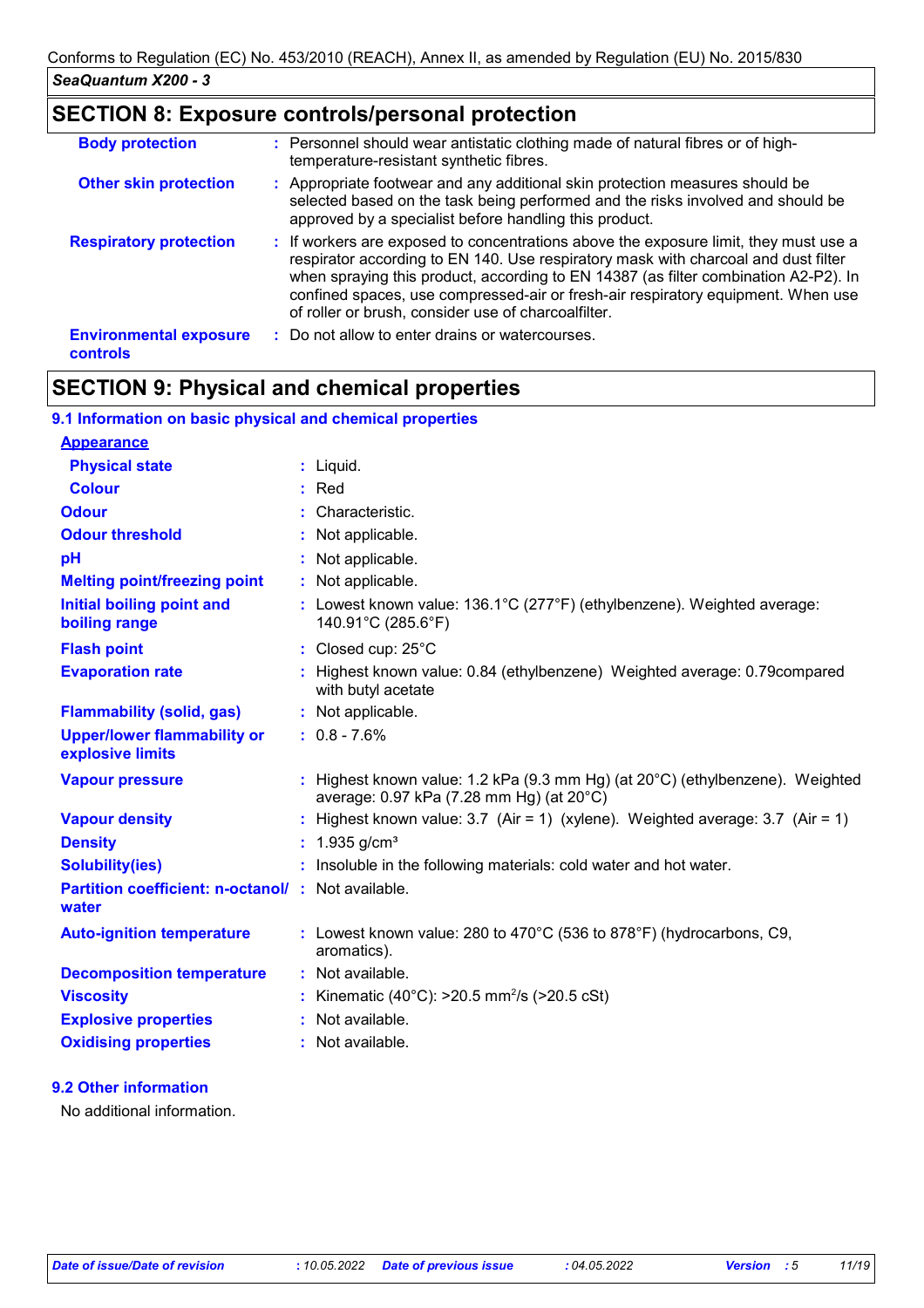## **SECTION 10: Stability and reactivity**

| <b>10.1 Reactivity</b>                          | : No specific test data related to reactivity available for this product or its ingredients.                                        |
|-------------------------------------------------|-------------------------------------------------------------------------------------------------------------------------------------|
| <b>10.2 Chemical stability</b>                  | : Stable under recommended storage and handling conditions (see Section 7).                                                         |
| 10.3 Possibility of<br>hazardous reactions      | : Under normal conditions of storage and use, hazardous reactions will not occur.                                                   |
| <b>10.4 Conditions to avoid</b>                 | : When exposed to high temperatures may produce hazardous decomposition<br>products.                                                |
| 10.5 Incompatible materials                     | : Keep away from the following materials to prevent strong exothermic reactions:<br>oxidising agents, strong alkalis, strong acids. |
| <b>10.6 Hazardous</b><br>decomposition products | : Decomposition products may include the following materials: carbon monoxide,<br>carbon dioxide, smoke, oxides of nitrogen.        |
|                                                 |                                                                                                                                     |

## **SECTION 11: Toxicological information**

#### **11.1 Information on toxicological effects**

There are no data available on the mixture itself. The mixture has been assessed following the conventional method of the CLP Regulation (EC) No 1272/2008 and is classified for toxicological properties accordingly. See Sections 2 and 3 for details.

Exposure to component solvent vapour concentrations in excess of the stated occupational exposure limit may result in adverse health effects such as mucous membrane and respiratory system irritation and adverse effects on the kidneys, liver and central nervous system. Solvents may cause some of the above effects by absorption through the skin. Repeated or prolonged contact with the mixture may cause removal of natural fat from the skin, resulting in nonallergic contact dermatitis and absorption through the skin. Ingestion may cause nausea, diarrhea and vomiting.

#### **Acute toxicity**

| <b>Product/ingredient name</b> | <b>Result</b>                    | <b>Species</b> | <b>Dose</b>         | <b>Exposure</b> |
|--------------------------------|----------------------------------|----------------|---------------------|-----------------|
| dicopper oxide                 | <b>LC50 Inhalation Dusts and</b> | Rat            | $3.34 \text{ mg/l}$ | 4 hours         |
|                                | lmists                           |                |                     |                 |
|                                | LD50 Oral                        | Rat            | 1340 mg/kg          |                 |
| xylene                         | <b>LC50 Inhalation Vapour</b>    | Rat            | $20$ mg/l           | 4 hours         |
|                                | LD50 Oral                        | Rat            | 4300 mg/kg          |                 |
|                                | TDLo Dermal                      | Rabbit         | 4300 mg/kg          | ۰               |
| ethylbenzene                   | <b>LC50 Inhalation Vapour</b>    | Rat - Male     | $17.8$ mg/l         | 4 hours         |
|                                | LD50 Dermal                      | Rabbit         | >5000 mg/kg         | ٠               |
|                                | LD50 Oral                        | Rat            | 3500 mg/kg          | $\blacksquare$  |
| copper pyrithione              | LC50 Inhalation Dusts and        | Rat            | $70 \text{ mg/m}^3$ | 4 hours         |
|                                | lmists                           |                |                     |                 |
|                                | LD50 Dermal                      | Rabbit         | $300$ mg/kg         | -               |
|                                | LD50 Oral                        | Rat            | $200$ mg/kg         |                 |

#### **Acute toxicity estimates**

| <b>Route</b>                 | <b>ATE value</b> |
|------------------------------|------------------|
| Oral                         | 929.71 mg/kg     |
| Dermal                       | 5556.4 mg/kg     |
| Inhalation (vapours)         | 104.13 mg/l      |
| Inhalation (dusts and mists) | $2.66$ mg/l      |

#### **Irritation/Corrosion**

| <b>Exposure</b>                       | <b>Species</b> | <b>Score</b>             | <b>Exposure</b>            | <b>Observation</b>       |
|---------------------------------------|----------------|--------------------------|----------------------------|--------------------------|
| Eyes - Cornea opacity                 | Rabbit         | $\blacksquare$           | 72 hours                   |                          |
| Eyes - Redness of the<br>conjunctivae | Rabbit         | $\overline{\phantom{0}}$ | 148 hours                  | $\overline{a}$           |
| Eyes - Mild irritant                  | Rabbit         | $\blacksquare$           | 87 milligrams              |                          |
| Skin - Mild irritant                  | Rat            | $\overline{\phantom{0}}$ | l8 hours 60<br>microliters | $\,$                     |
| Eyes - Mild irritant                  | Rabbit         | $\overline{\phantom{a}}$ | 24 hours 500               |                          |
| Skin - Mild irritant                  | Rabbit         | $\blacksquare$           | 24 hours 500<br>mg         | $\overline{\phantom{a}}$ |
|                                       |                |                          |                            | lmg                      |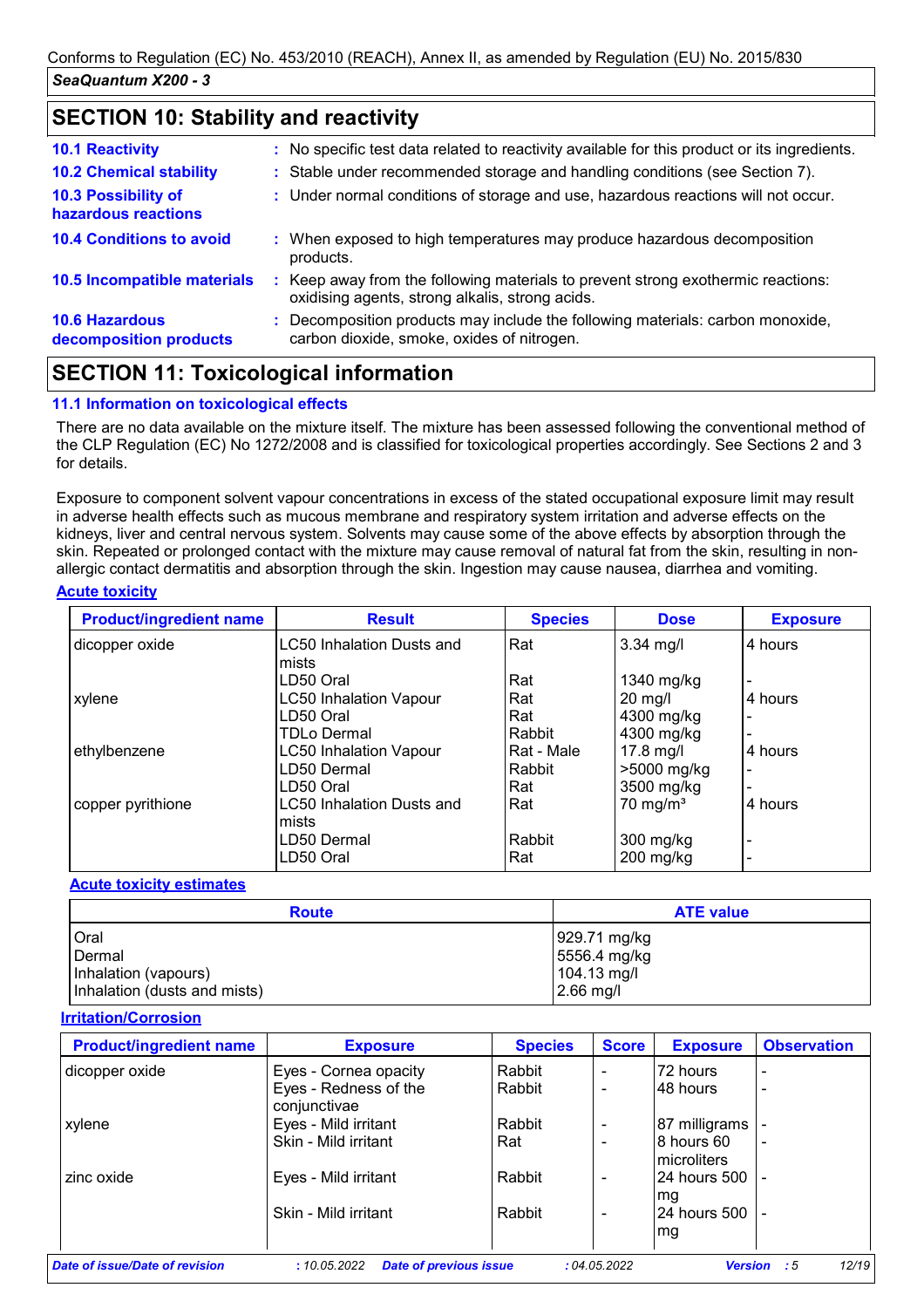| <b>SECTION 11: Toxicological information</b> |                        |                                                              |   |  |  |  |  |
|----------------------------------------------|------------------------|--------------------------------------------------------------|---|--|--|--|--|
| copper pyrithione                            | Eyes - Severe irritant | Mammal -                                                     | ۰ |  |  |  |  |
|                                              | Skin - Irritant        | species<br>unspecified<br>Mammal -<br>species<br>unspecified | ۰ |  |  |  |  |

#### **Sensitisation**

| <b>Product/ingredient name</b> | <b>Route of</b><br>exposure | <b>Species</b>                  | <b>Result</b> |
|--------------------------------|-----------------------------|---------------------------------|---------------|
| colophony                      | skin                        | Mammal - species<br>unspecified | Sensitising   |

#### **Mutagenicity**

No known significant effects or critical hazards.

#### **Carcinogenicity**

No known significant effects or critical hazards.

#### **Reproductive toxicity**

| <b>Product/ingredient name</b> | <b>Maternal</b><br>toxicity | <b>Fertility</b> | <b>Developmental</b><br>toxicity | <b>Species</b>                   | <b>Dose</b>                         | <b>Exposure</b> |
|--------------------------------|-----------------------------|------------------|----------------------------------|----------------------------------|-------------------------------------|-----------------|
| copper pyrithione              |                             |                  | Positive                         | Mammal - species<br>lunspecified | Route of<br>exposure<br>lunreported |                 |

**Developmental effects :** : No known significant effects or critical hazards.

: No known significant effects or critical hazards. **Fertility effects :**

#### **Specific target organ toxicity (single exposure)**

| <b>Product/ingredient name</b> | <b>Category</b> | <b>Route of</b><br>exposure | <b>Target organs</b>                    |
|--------------------------------|-----------------|-----------------------------|-----------------------------------------|
| <b>xylene</b>                  | Category 3      |                             | Respiratory tract<br>irritation         |
| hydrocarbons, C9, aromatics    | Category 3      |                             | Respiratory tract<br><b>lirritation</b> |
|                                | Category 3      |                             | Narcotic effects                        |
| copper pyrithione              | Category 3      |                             | <b>Respiratory tract</b><br>irritation  |

#### **Specific target organ toxicity (repeated exposure)**

| <b>Product/ingredient name</b> | <b>Category</b> | <b>Route of</b><br>exposure | <b>Target organs</b> |
|--------------------------------|-----------------|-----------------------------|----------------------|
| ethylbenzene                   | Category 2      |                             | hearing organs       |
| copper pyrithione              | Category 1      |                             | nervous system       |

#### **Aspiration hazard**

| <b>Product/ingredient name</b> | <b>Result</b>                         |
|--------------------------------|---------------------------------------|
| xylene                         | <b>ASPIRATION HAZARD - Category 1</b> |
| ethylbenzene                   | <b>ASPIRATION HAZARD - Category 1</b> |
| hydrocarbons, C9, aromatics    | ASPIRATION HAZARD - Category 1        |

**Other information :**

: None identified.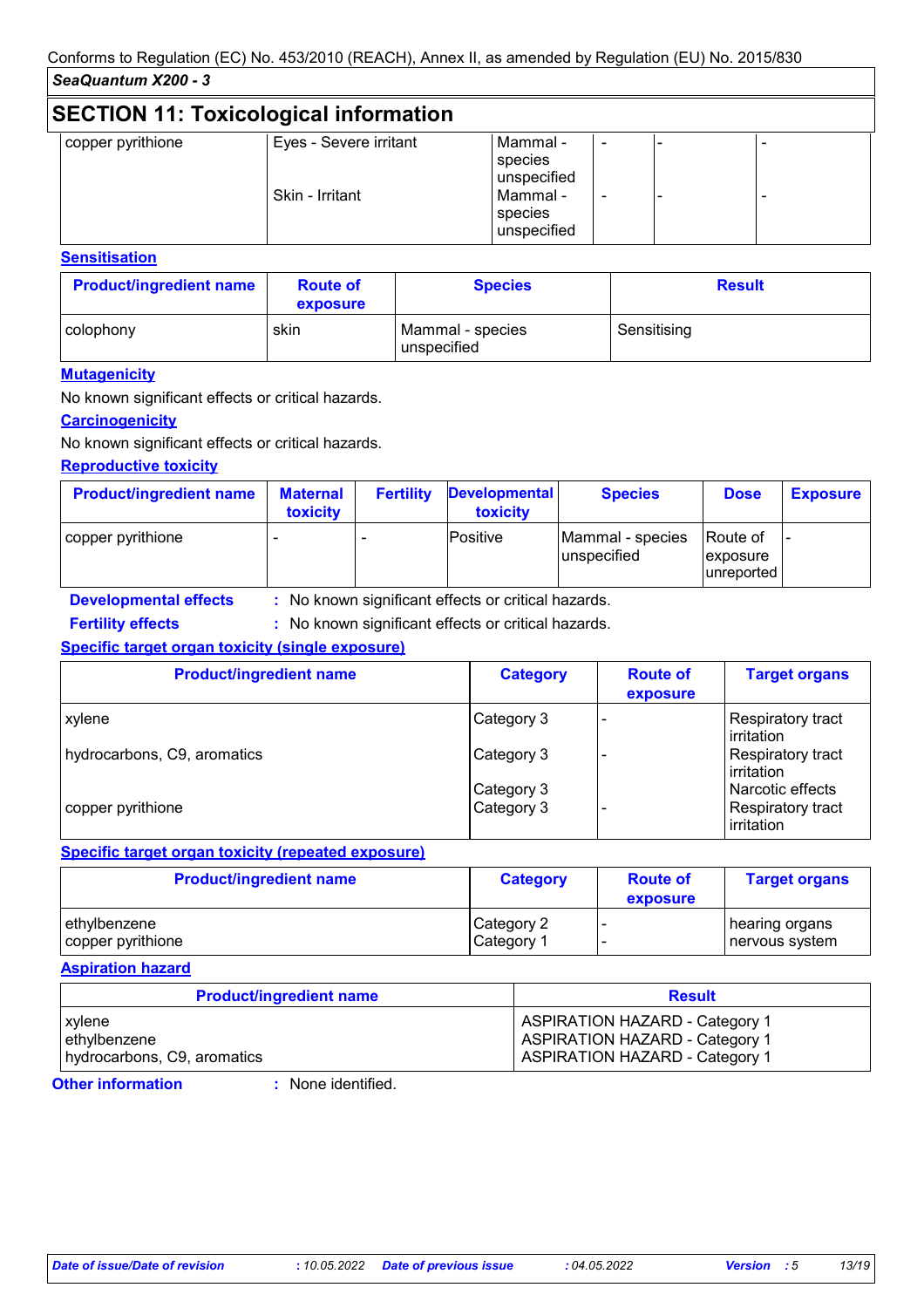# **SECTION 12: Ecological information**

#### **12.1 Toxicity**

There are no data available on the mixture itself. Do not allow to enter drains or watercourses.

The mixture has been assessed following the summation method of the CLP Regulation (EC) No 1272/2008 and is classified for eco-toxicological properties accordingly. See Sections 2 and 3 for details.

| <b>Product/ingredient name</b>                    | <b>Result</b>                      | <b>Species</b>                      | <b>Exposure</b> |
|---------------------------------------------------|------------------------------------|-------------------------------------|-----------------|
| dicopper oxide                                    | Acute LC50 0.075 mg/l Fresh water  | Fish - Danio rerio                  | 96 hours        |
|                                                   | Chronic NOEC 0.001 mg/l            | Algae                               |                 |
|                                                   | Chronic NOEC 0.0052 mg/l           | Algae                               |                 |
| xylene                                            | Acute LC50 8500 µg/l Marine water  | Crustaceans - Palaemonetes<br>pugio | 48 hours        |
|                                                   | Acute LC50 13400 µg/l Fresh water  | Fish - Pimephales promelas          | 96 hours        |
| ethylbenzene                                      | Acute EC50 7700 µg/l Marine water  | Algae - Skeletonema costatum        | 96 hours        |
|                                                   | Acute EC50 2.93 mg/l               | Daphnia                             | 48 hours        |
|                                                   | Acute LC50 4.2 mg/l                | Fish                                | 96 hours        |
| zinc oxide                                        | Acute LC50 1.1 ppm Fresh water     | Fish - Oncorhynchus mykiss          | 96 hours        |
|                                                   | Chronic NOEC 0.02 mg/l Fresh water | Algae - Pseudokirchneriella         | 72 hours        |
|                                                   |                                    | subcapitata - Exponential           |                 |
|                                                   |                                    | growth phase                        |                 |
| hydrocarbons, C9, aromatics   Acute EC50 <10 mg/l |                                    | Daphnia                             | 48 hours        |
|                                                   | Acute IC50 <10 mg/l                | Algae                               | 72 hours        |
|                                                   | Acute LC50 <10 mg/l                | Fish                                | 96 hours        |
| copper pyrithione                                 | Acute EC50 0.022 mg/l              | Daphnia                             | 48 hours        |
|                                                   | Acute IC50 0.035 mg/l              | Algae                               | 120 hours       |
|                                                   | Acute LC50 0.0043 mg/l             | Fish                                | 96 hours        |
|                                                   | Chronic NOEC 0.00046 mg/l          | Algae - Skeletonema costatum        | 120 hours       |

This material is very toxic to aquatic life with long lasting effects.

#### **12.2 Persistence and degradability**

Not available.

| <b>Product/ingredient name</b>  | <b>Aquatic half-life</b> | <b>Photolysis</b> | <b>Biodegradability</b> |
|---------------------------------|--------------------------|-------------------|-------------------------|
| dicopper oxide                  |                          |                   | Not readily             |
| xylene                          |                          |                   | Readily                 |
| ethylbenzene                    |                          |                   | Readily                 |
| zinc oxide                      |                          |                   | Not readily             |
| hydrocarbons, C9, aromatics   - |                          |                   | Not readily             |

#### **12.3 Bioaccumulative potential**

| <b>Product/ingredient name</b>  | $ $ LogP <sub>ow</sub> | <b>BCF</b>  | <b>Potential</b> |
|---------------------------------|------------------------|-------------|------------------|
| xylene                          | 3.12                   | 8.1 to 25.9 | l low            |
| ethylbenzene                    | 3.6                    |             | llow             |
| zinc oxide                      |                        | 28960       | high             |
| colophony                       | 1.9 to $7.7$           |             | high             |
| hydrocarbons, C9, aromatics   - |                        | 10 to 2500  | high             |

#### **12.4 Mobility in soil**

| <b>Soil/water partition</b><br><b>coefficient (Koc)</b> | : Not available. |
|---------------------------------------------------------|------------------|
| <b>Mobility</b>                                         | : Not available. |

#### **12.5 Results of PBT and vPvB assessment**

This mixture does not contain any substances that are assessed to be a PBT or a vPvB.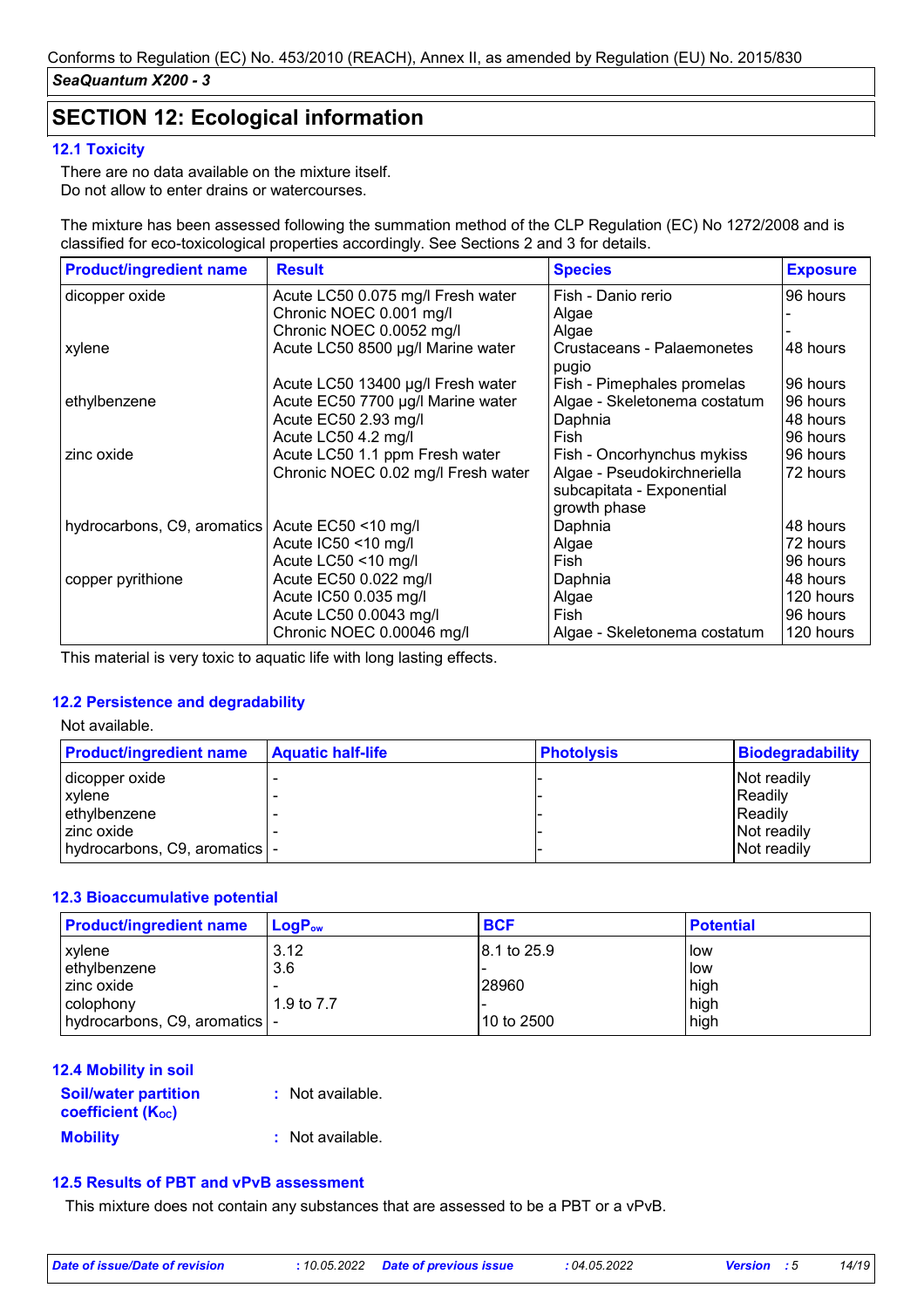### **SECTION 12: Ecological information**

**12.6 Other adverse effects :** No known significant effects or critical hazards.

# **SECTION 13: Disposal considerations**

The information in this section contains generic advice and guidance. The list of Identified Uses in Section 1 should be consulted for any available use-specific information provided in the Exposure Scenario(s).

#### **13.1 Waste treatment methods**

| <b>Product</b>                 |                                                                                                                                                                                                                                                                                                                                                                                                                                                                                                                                                      |
|--------------------------------|------------------------------------------------------------------------------------------------------------------------------------------------------------------------------------------------------------------------------------------------------------------------------------------------------------------------------------------------------------------------------------------------------------------------------------------------------------------------------------------------------------------------------------------------------|
| <b>Methods of disposal</b>     | : The generation of waste should be avoided or minimised wherever possible.<br>Disposal of this product, solutions and any by-products should at all times comply<br>with the requirements of environmental protection and waste disposal legislation<br>and any regional local authority requirements. Dispose of surplus and non-<br>recyclable products via a licensed waste disposal contractor. Waste should not be<br>disposed of untreated to the sewer unless fully compliant with the requirements of<br>all authorities with jurisdiction. |
| <b>Hazardous waste</b>         | : Yes.                                                                                                                                                                                                                                                                                                                                                                                                                                                                                                                                               |
| <b>Disposal considerations</b> | : Do not allow to enter drains or watercourses.<br>Dispose of according to all federal, state and local applicable regulations.<br>If this product is mixed with other wastes, the original waste product code may no<br>longer apply and the appropriate code should be assigned.<br>For further information, contact your local waste authority.                                                                                                                                                                                                   |

#### **European waste catalogue (EWC)**

The European Waste Catalogue classification of this product, when disposed of as waste, is:

| <b>Waste code</b>              | <b>Waste designation</b>                                                                                                                                                                                                                                                                                                                                                                                                       |  |  |  |
|--------------------------------|--------------------------------------------------------------------------------------------------------------------------------------------------------------------------------------------------------------------------------------------------------------------------------------------------------------------------------------------------------------------------------------------------------------------------------|--|--|--|
| 08 01 11*                      | Waste paint and varnish containing organic solvents or other dangerous substances                                                                                                                                                                                                                                                                                                                                              |  |  |  |
| <u>Packaging</u>               |                                                                                                                                                                                                                                                                                                                                                                                                                                |  |  |  |
| <b>Methods of disposal</b>     | : The generation of waste should be avoided or minimised wherever possible. Waste<br>packaging should be recycled. Incineration or landfill should only be considered<br>when recycling is not feasible.                                                                                                                                                                                                                       |  |  |  |
| <b>Disposal considerations</b> | : Using information provided in this safety data sheet, advice should be obtained from<br>the relevant waste authority on the classification of empty containers.<br>Empty containers must be scrapped or reconditioned.<br>Dispose of containers contaminated by the product in accordance with local or<br>national legal provisions.                                                                                        |  |  |  |
| <b>Result</b>                  | European waste catalogue (EWC)                                                                                                                                                                                                                                                                                                                                                                                                 |  |  |  |
| <b>CEPE Guidelines</b>         | 15 01 10*<br>packaging containing residues of or contaminated by<br>hazardous substances                                                                                                                                                                                                                                                                                                                                       |  |  |  |
| <b>Special precautions</b>     | : This material and its container must be disposed of in a safe way. Care should be<br>taken when handling emptied containers that have not been cleaned or rinsed out.<br>Empty containers or liners may retain some product residues. Vapour from product<br>residues may create a highly flammable or explosive atmosphere inside the<br>container. Do not cut, weld or grind used containers unless they have been cleaned |  |  |  |

# **SECTION 14: Transport information**

|                                       | <b>ADR/RID</b> | <b>ADN</b>                    | <b>IMDG</b>                                 | <b>IATA</b>          |
|---------------------------------------|----------------|-------------------------------|---------------------------------------------|----------------------|
| 14.1 UN number                        | <b>UN1263</b>  | <b>UN1263</b>                 | <b>UN1263</b>                               | <b>UN1263</b>        |
| 14.2 UN proper<br>shipping name       | Paint          | Paint                         | Paint. Marine pollutant<br>(dicopper oxide) | Paint                |
|                                       |                |                               |                                             |                      |
| <b>Date of issue/Date of revision</b> | : 10.05.2022   | <b>Date of previous issue</b> | :04.05.2022                                 | 15/19<br>Version : 5 |

soil, waterways, drains and sewers.

thoroughly internally. Avoid dispersal of spilt material and runoff and contact with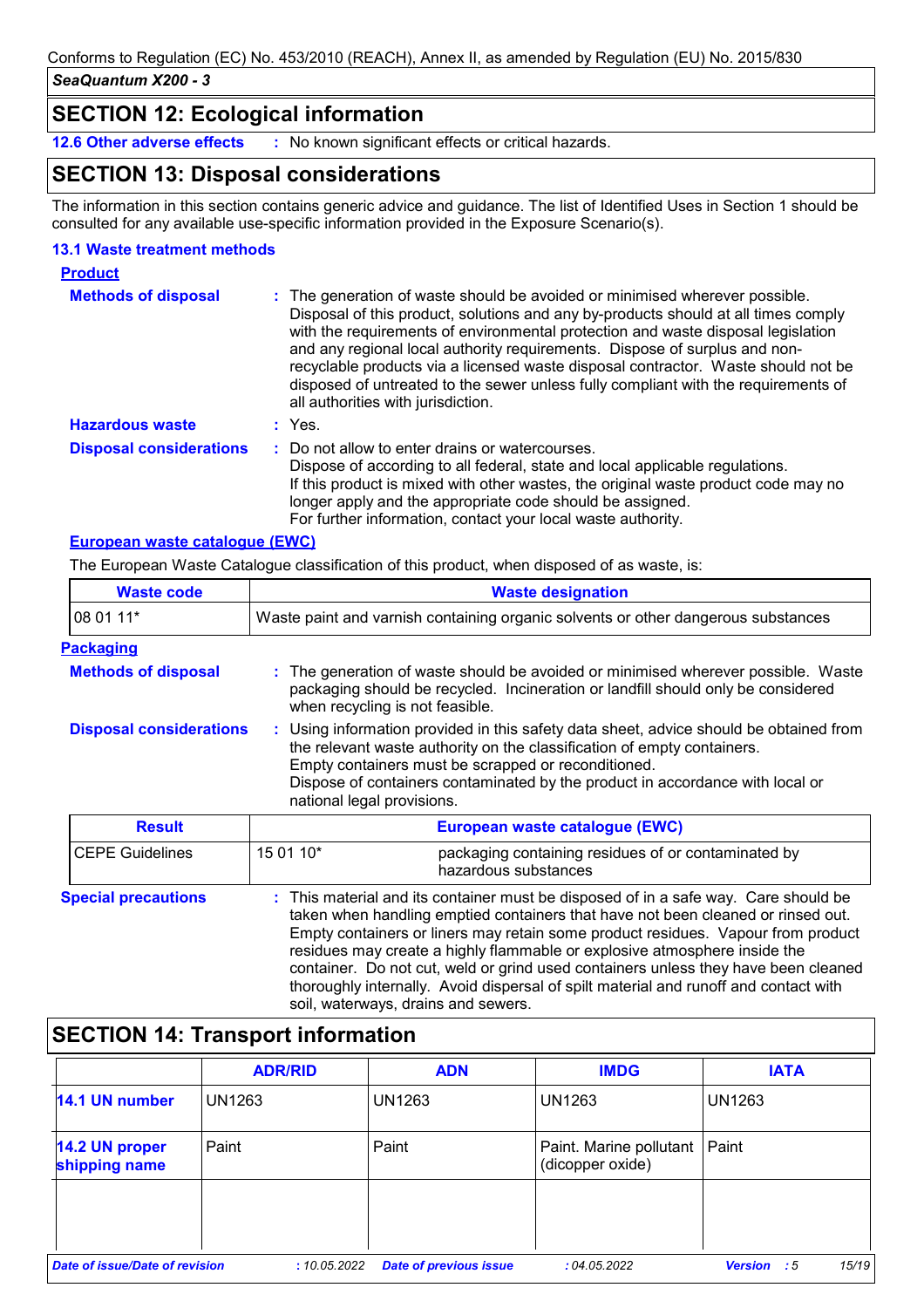|                                                                         | <b>SECTION 14: Transport information</b> |                                                                                                                                                                                                                  |                |                                                                                    |  |  |
|-------------------------------------------------------------------------|------------------------------------------|------------------------------------------------------------------------------------------------------------------------------------------------------------------------------------------------------------------|----------------|------------------------------------------------------------------------------------|--|--|
| <b>14.3 Transport</b><br>hazard class(es)                               | 3<br>ť.                                  | 3                                                                                                                                                                                                                | 3              | 3                                                                                  |  |  |
| <b>14.4 Packing</b><br>group                                            | III                                      | III                                                                                                                                                                                                              | $\mathbf{III}$ | $\mathbf{III}$                                                                     |  |  |
| 14.5<br><b>Environmental</b><br><b>hazards</b>                          | Yes.                                     | Yes.                                                                                                                                                                                                             | Yes.           | Yes. The<br>environmentally<br>hazardous substance<br>mark is not required.        |  |  |
| <b>Additional information</b><br><b>ADR/RID</b>                         |                                          | sizes of ≤5 L or ≤5 kg.<br>Hazard identification number 30<br>Tunnel code (D/E)                                                                                                                                  |                | : The environmentally hazardous substance mark is not required when transported in |  |  |
| <b>ADN</b>                                                              |                                          | The environmentally hazardous substance mark is not required when transported in<br>sizes of ≤5 L or ≤5 kg.                                                                                                      |                |                                                                                    |  |  |
| <b>IMDG</b>                                                             |                                          | : The marine pollutant mark is not required when transported in sizes of $\leq 5$ L or $\leq 5$ kg.<br><b>Emergency schedules F-E, S-E</b>                                                                       |                |                                                                                    |  |  |
| <b>IATA</b>                                                             |                                          | : The environmentally hazardous substance mark may appear if required by other<br>transportation regulations.                                                                                                    |                |                                                                                    |  |  |
| <b>14.6 Special precautions for</b><br>user                             |                                          | Transport within user's premises: always transport in closed containers that are<br>upright and secure. Ensure that persons transporting the product know what to do in<br>the event of an accident or spillage. |                |                                                                                    |  |  |
| <b>14.7 Transport in bulk</b><br>according to IMO<br><b>instruments</b> | : Not applicable.                        |                                                                                                                                                                                                                  |                |                                                                                    |  |  |

# **SECTION 15: Regulatory information**

**15.1 Safety, health and environmental regulations/legislation specific for the substance or mixture EU Regulation (EC) No. 1907/2006 (REACH)**

### **Annex XIV - List of substances subject to authorisation**

| <b>Annex XIV</b>                                                                 |                   |  |  |  |
|----------------------------------------------------------------------------------|-------------------|--|--|--|
| None of the components are listed.                                               |                   |  |  |  |
| <b>Substances of very high concern</b>                                           |                   |  |  |  |
| None of the components are listed.                                               |                   |  |  |  |
| <b>Annex XVII - Restrictions</b><br>on the manufacture,<br>nlacing on the market | : Not applicable. |  |  |  |

| on the manufacture,<br>placing on the market<br>and use of certain<br>dangerous substances,<br>mixtures and articles |                                                                                                                                                           |
|----------------------------------------------------------------------------------------------------------------------|-----------------------------------------------------------------------------------------------------------------------------------------------------------|
| <b>Other EU regulations</b>                                                                                          |                                                                                                                                                           |
| <b>VOC</b>                                                                                                           | : The provisions of Directive 2004/42/EC on VOC apply to this product. Refer to the<br>product label and/or technical data sheet for further information. |
| <b>VOC for Ready-for-Use</b><br><b>Mixture</b>                                                                       | : Not applicable.                                                                                                                                         |
| <b>Europe inventory</b>                                                                                              | : At least one component is not listed.                                                                                                                   |
| Ozone depleting substances (1005/2009/EU)<br>Not listed.                                                             |                                                                                                                                                           |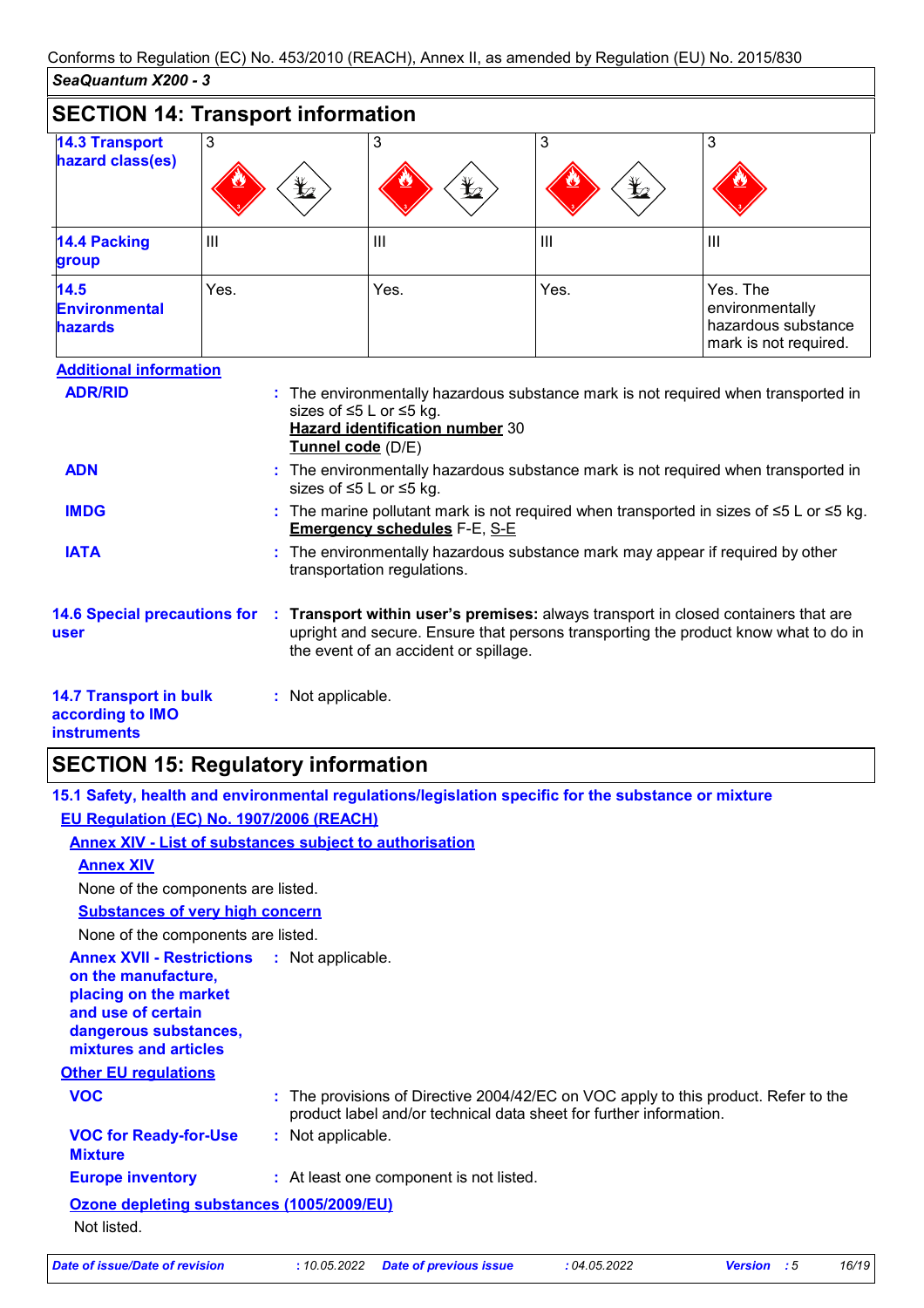### **SECTION 15: Regulatory information**

| Prior Informed Consent (PIC) (649/2012/EU) |  |  |
|--------------------------------------------|--|--|
|                                            |  |  |

Not listed.

#### **Seveso Directive**

This product may add to the calculation for determining whether a site is within the scope of the Seveso Directive on major accident hazards.

#### **National regulations**

**Industrial use <b>:** The information contained in this safety data sheet does not constitute the user's own assessment of workplace risks, as required by other health and safety legislation. The provisions of the national health and safety at work regulations apply to the use of this product at work.

**International regulations**

**Chemical Weapon Convention List Schedules I, II & III Chemicals** Not listed.

#### **Montreal Protocol**

Not listed.

**Stockholm Convention on Persistent Organic Pollutants**

Not listed.

**Rotterdam Convention on Prior Informed Consent (PIC)**

Not listed.

#### **UNECE Aarhus Protocol on POPs and Heavy Metals**

Not listed.

| <b>15.2 Chemical safety</b> | : Not applicable. |
|-----------------------------|-------------------|
|                             |                   |

**assessment**

## **SECTION 16: Other information**

|                                      | $\nabla$ Indicates information that has changed from previously issued version.                                                                                                                                                                                                                                                                                                                                                                             |
|--------------------------------------|-------------------------------------------------------------------------------------------------------------------------------------------------------------------------------------------------------------------------------------------------------------------------------------------------------------------------------------------------------------------------------------------------------------------------------------------------------------|
| <b>Abbreviations and</b><br>acronyms | $\therefore$ ATE = Acute Toxicity Estimate<br>CLP = Classification, Labelling and Packaging Regulation [Regulation (EC) No.<br>1272/2008]<br>DMEL = Derived Minimal Effect Level<br>DNEL = Derived No Effect Level<br>EUH statement = CLP-specific Hazard statement<br>PBT = Persistent, Bioaccumulative and Toxic<br>PNEC = Predicted No Effect Concentration<br><b>RRN = REACH Registration Number</b><br>vPvB = Very Persistent and Very Bioaccumulative |

#### **Procedure used to derive the classification according to Regulation (EC) No. 1272/2008 [CLP/GHS]**

| <b>Classification</b>            | <b>Justification</b>  |
|----------------------------------|-----------------------|
| Flam. Liq. 3, H226               | On basis of test data |
| Acute Tox. 4, H302               | Calculation method    |
| Acute Tox. 4, H332               | Calculation method    |
| Skin Irrit. 2, H315              | Calculation method    |
| Eye Dam. 1, H318                 | Calculation method    |
| <b>Skin Sens. 1, H317</b>        | Calculation method    |
| STOT RE 2, H373 (nervous system) | Calculation method    |
| Aquatic Acute 1, H400            | Calculation method    |
| Aquatic Chronic 1, H410          | Calculation method    |

**Full text of abbreviated H statements**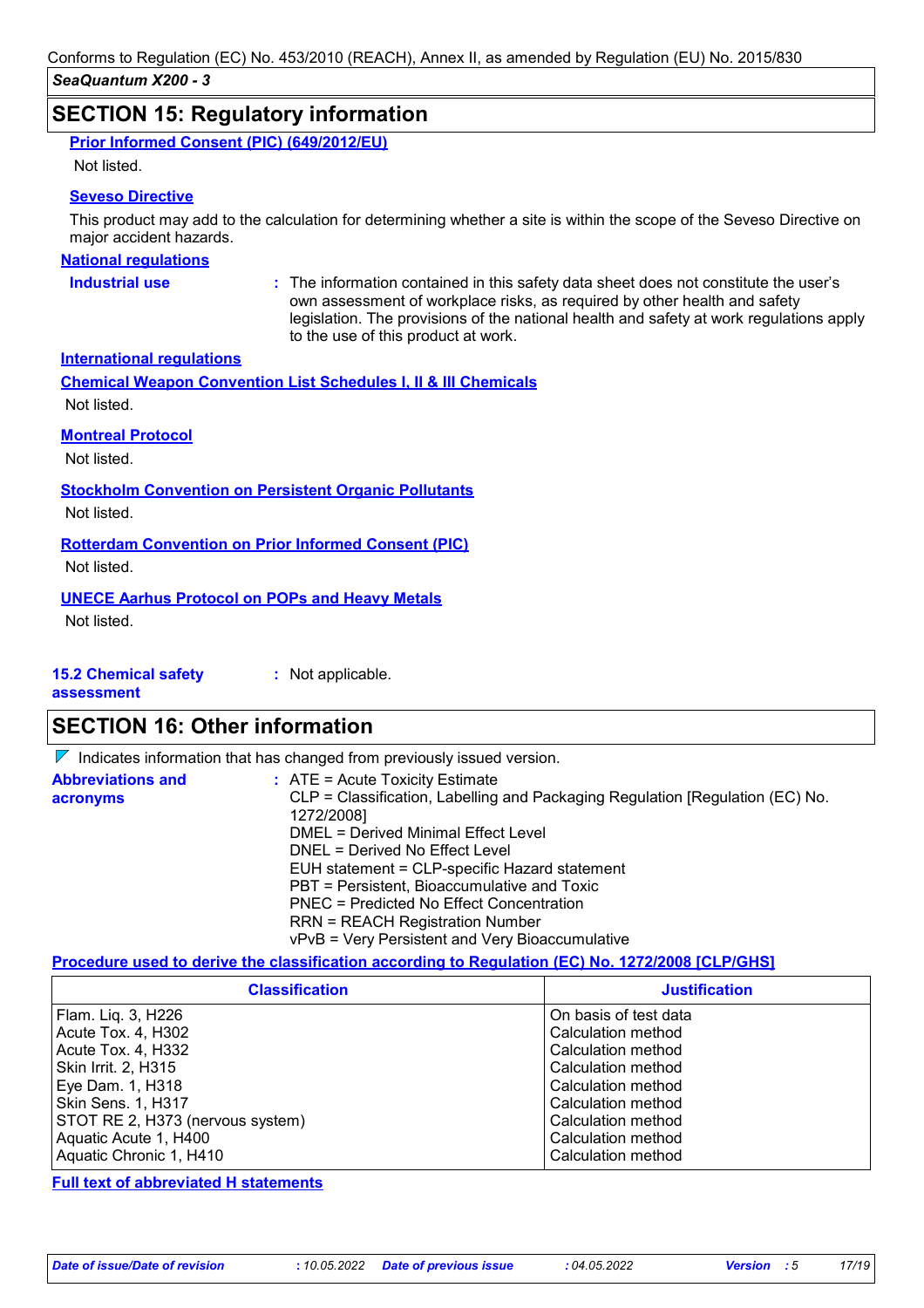## **SECTION 16: Other information**

| ULVIIVII IV. VUIVI IIIIVIIIIUUVII             |                |                                                                              |
|-----------------------------------------------|----------------|------------------------------------------------------------------------------|
| H <sub>225</sub>                              |                | Highly flammable liquid and vapour.                                          |
| H226                                          |                | Flammable liquid and vapour.                                                 |
| H301                                          |                | Toxic if swallowed.                                                          |
| H302                                          |                | Harmful if swallowed.                                                        |
| H304                                          |                | May be fatal if swallowed and enters airways.                                |
| H311                                          |                | Toxic in contact with skin.                                                  |
| H312                                          |                | Harmful in contact with skin.                                                |
| H315                                          |                | Causes skin irritation.                                                      |
| H317                                          |                | May cause an allergic skin reaction.                                         |
| H318                                          |                | Causes serious eye damage.                                                   |
| H319                                          |                | Causes serious eye irritation.                                               |
| H330                                          |                | Fatal if inhaled.                                                            |
| H332                                          |                | Harmful if inhaled.                                                          |
| H335                                          |                | May cause respiratory irritation.                                            |
| H336                                          |                | May cause drowsiness or dizziness.                                           |
| H361d                                         |                | Suspected of damaging the unborn child.                                      |
| H372                                          |                |                                                                              |
|                                               |                | Causes damage to organs through prolonged or repeated                        |
|                                               |                | exposure.                                                                    |
| H373                                          |                | May cause damage to organs through prolonged or repeated                     |
|                                               |                | exposure.                                                                    |
| H400                                          |                | Very toxic to aquatic life.                                                  |
| H410                                          |                | Very toxic to aquatic life with long lasting effects.                        |
| H411                                          |                | Toxic to aquatic life with long lasting effects.                             |
| H412                                          |                | Harmful to aquatic life with long lasting effects.                           |
| <b>Full text of classifications [CLP/GHS]</b> |                |                                                                              |
| Acute Tox. 2                                  |                | <b>ACUTE TOXICITY - Category 2</b>                                           |
| Acute Tox. 3                                  |                | <b>ACUTE TOXICITY - Category 3</b>                                           |
| Acute Tox. 4                                  |                | <b>ACUTE TOXICITY - Category 4</b>                                           |
| Aquatic Acute 1                               |                | SHORT-TERM (ACUTE) AQUATIC HAZARD - Category 1                               |
| Aquatic Chronic 1                             |                | LONG-TERM (CHRONIC) AQUATIC HAZARD - Category 1                              |
| <b>Aquatic Chronic 2</b>                      |                | LONG-TERM (CHRONIC) AQUATIC HAZARD - Category 2                              |
| Aquatic Chronic 3                             |                | LONG-TERM (CHRONIC) AQUATIC HAZARD - Category 3                              |
| Asp. Tox. 1                                   |                | <b>ASPIRATION HAZARD - Category 1</b>                                        |
| Eye Dam. 1                                    |                | SERIOUS EYE DAMAGE/EYE IRRITATION - Category 1                               |
| Eye Irrit. 2                                  |                | SERIOUS EYE DAMAGE/EYE IRRITATION - Category 2                               |
| Flam. Liq. 2                                  |                | FLAMMABLE LIQUIDS - Category 2                                               |
| Flam. Liq. 3                                  |                | FLAMMABLE LIQUIDS - Category 3                                               |
| Repr. 2                                       |                | REPRODUCTIVE TOXICITY - Category 2                                           |
| Skin Irrit. 2                                 |                | SKIN CORROSION/IRRITATION - Category 2                                       |
| Skin Sens. 1                                  |                |                                                                              |
| STOT RE1                                      |                | SKIN SENSITISATION - Category 1<br>SPECIFIC TARGET ORGAN TOXICITY - REPEATED |
|                                               |                |                                                                              |
|                                               |                | <b>EXPOSURE - Category 1</b>                                                 |
| STOT RE 2                                     |                | SPECIFIC TARGET ORGAN TOXICITY - REPEATED                                    |
|                                               |                | <b>EXPOSURE - Category 2</b>                                                 |
| STOT SE 3                                     |                | SPECIFIC TARGET ORGAN TOXICITY - SINGLE EXPOSURE -                           |
|                                               |                | Category 3                                                                   |
| <b>Date of printing</b>                       | : 10.05.2022   |                                                                              |
| Date of issue/ Date of                        | : 10.05.2022   |                                                                              |
| revision                                      |                |                                                                              |
| Date of previous issue                        | : 04.05.2022   |                                                                              |
|                                               |                |                                                                              |
| <b>Version</b>                                | $\therefore$ 5 |                                                                              |

#### **Notice to reader**

**The information in this document is given to the best of Jotun's knowledge, based on laboratory testing and practical experience. Jotun's products are considered as semi-finished goods and as such, products are often used under conditions beyond Jotun's control. Jotun cannot guarantee anything but the quality of the product itself. Minor product variations may be implemented in order to comply with local requirements. Jotun reserves the right to change the given data without further notice.**

**Users should always consult Jotun for specific guidance on the general suitability of this product for their** 

| Date of issue/Date of revision | : 10.05.2022 Date of previous issue | : 04.05.2022 | <b>Version</b> : 5 | 18/19 |
|--------------------------------|-------------------------------------|--------------|--------------------|-------|
|                                |                                     |              |                    |       |